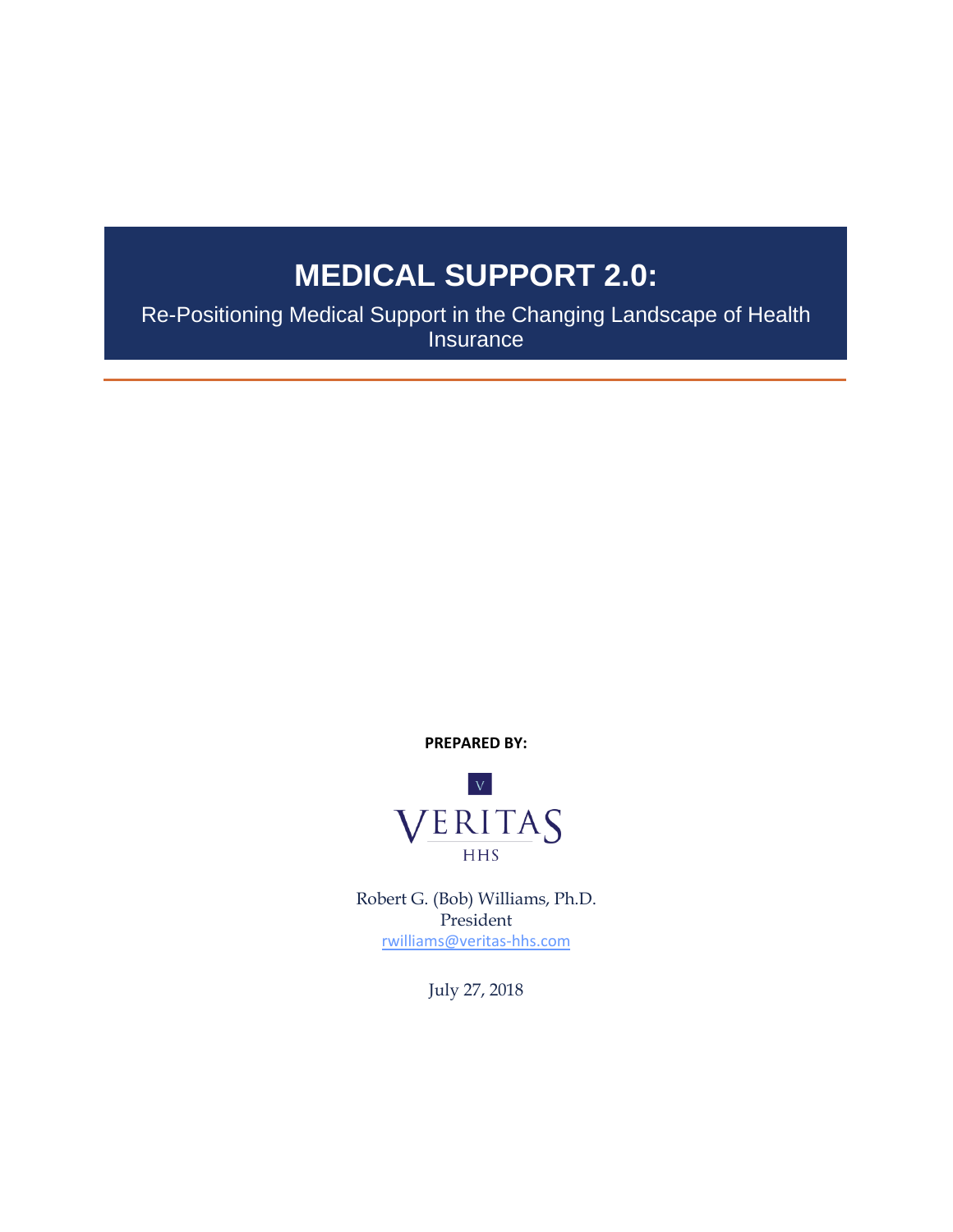#### Introduction

As the child support program has evolved, one of the continuing challenges for agencies has been how to ensure that a child has adequate medical coverage. The dwindling availability of affordable employer-sponsored insurance in conjunction with major expansions in public health insurance for children (and their parents) have drastically altered the ecosystem for medical support. Traditional medical support has been geared toward obtaining coverage for children through the employer or union of the non-custodial parent (NCP). However, as fewer employers offer family coverage, or even single coverage, and as the cost of family coverage has dramatically increased even when available, few NCPs can now provide stable and accessible coverage from employers or unions at a reasonable cost.

While options have become much more limited for obtaining stable, accessible, and affordable child health coverage from private sources through the NCP, public health insurance options have expanded. Medicaid, Children's Health Insurance Program (CHIP), and the Affordable Care Act (ACA) provide generally affordable coverage for children, and in most cases for their parents, up to 400 percent of the federal poverty level.

In recognition of this shift in realistic possibilities, the Flexibility, Efficiency, and Modernization Rule ("Final Rule") issued by the federal Office of Child Support Enforcement (OCSE) in December 2016, provided that public coverage is an allowable form of medical support in the Title IV-D child support enforcement program.<sup>1</sup> In January 2018, the CHIP program – along with Medicaid the most significant source of public health insurance coverage for children – was reauthorized for six years after a series of short-term extensions, and that six-year extension was lengthened to ten years in February 2018. Within the past year, efforts to repeal the Affordable Care Act were not successful, but tax legislation in December 2017 eliminated the ACA's individual mandate effective 2019. This removed a potential source of conflict between the ACA and medical support. Until the mandate is eliminated, the IRS enforces the health insurance requirement against the custodial parent if he/she claims the tax exemption for the child, while the child support program typically pursues the NCP to provide health insurance under its medical support provisions.

In the absence of explicit federal guidance, other than qualifying public coverage as an allowable form of medical support, most states have continued to pursue medical support with few if any changes. Yet, taken together, the declining availability of NCP-provided private insurance and the

<sup>1</sup> Action Transmittal 16-06, or *Federal Register* p. 93492, Volume 81, Number 244.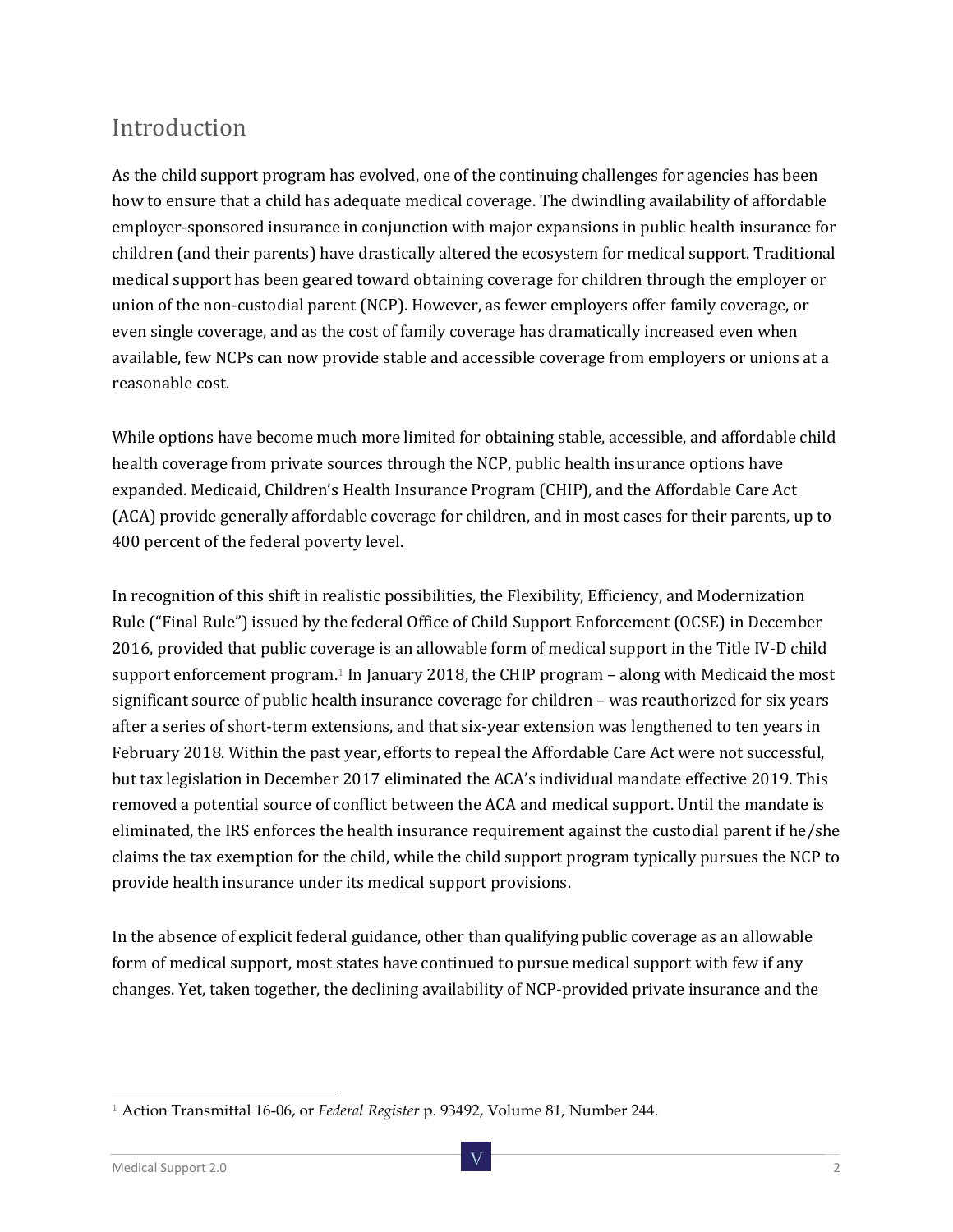expansion of public coverage present the opportunity for states to streamline their medical support programs while providing more predictable and effective coverage for children and their parents.

This paper provides a more detailed description of these changes in the health insurance landscape and presents recommendations for achieving better health insurance coverage, while relieving IV-D programs and employers of unnecessary paperwork and expense. We call this approach Medical Support 2.0.

### Dwindling Availability of NCP-Provided Health Insurance

When originally implemented, medical support was predicated on the notion that NCPs would typically have access to affordable health insurance through an employer, or in some cases through a union. In fact, medical support was initially deemed to be affordable if the NCP had access to health insurance through either of those sources, with no reference to the cost. As the years passed, this assumption became patently untenable and, in 2000, the Medical Child Support Working Group recommended that states establish affordability tests at five percent of NCP income. This recommendation was intended to ensure that the requirement for medical support, in conjunction with the requirement for cash support, was not onerous and did not materially diminish the amount of cash support that was ordered.<sup>2</sup>

In the years that have passed since the original requirement for medical support was established, health insurance costs have increased at a rate that greatly exceeds the overall rate of inflation. This has caused many employers to drop health insurance, to increase employee premiums, and/or reduce the value of employer-sponsored insurance by increasing employee out-of-pocket contributions such as copays, deductibles, and co-insurance. As a result, the availability of employer-sponsored health insurance to non-custodial parents has declined, and the availability of employer-sponsored health insurance that is affordable has declined even more. The decline in availability has stabilized somewhat since implementation of the Affordable Care Act, but the cost of employee premiums has made health insurance progressively less affordable.

As shown in Exhibit 1, only 53 percent of companies offered employer-sponsored insurance in 2017, based on a national employer survey by the Kaiser Family Foundation. <sup>3</sup> However, since most employees work for larger employers, 89 percent of workers are in companies that do offer health

 $\ddot{\phantom{a}}$ 

<sup>2</sup> *21 Million Children's Health: Our Shared Responsibility. The Medical Child Support Working Group's Report*, submitted to U.S. Department of Labor and U.S. Department of Health and Human Services, June 2000, p. 3-28.

<sup>3</sup> Kaiser Family Foundation, *2017 Employer Health Benefits Survey*[, https://www.kff.org/report](https://www.kff.org/report-section/ehbs-2017-summary-of-findings/)[section/ehbs-2017-summary-of-findings/,](https://www.kff.org/report-section/ehbs-2017-summary-of-findings/) September 19, 2017.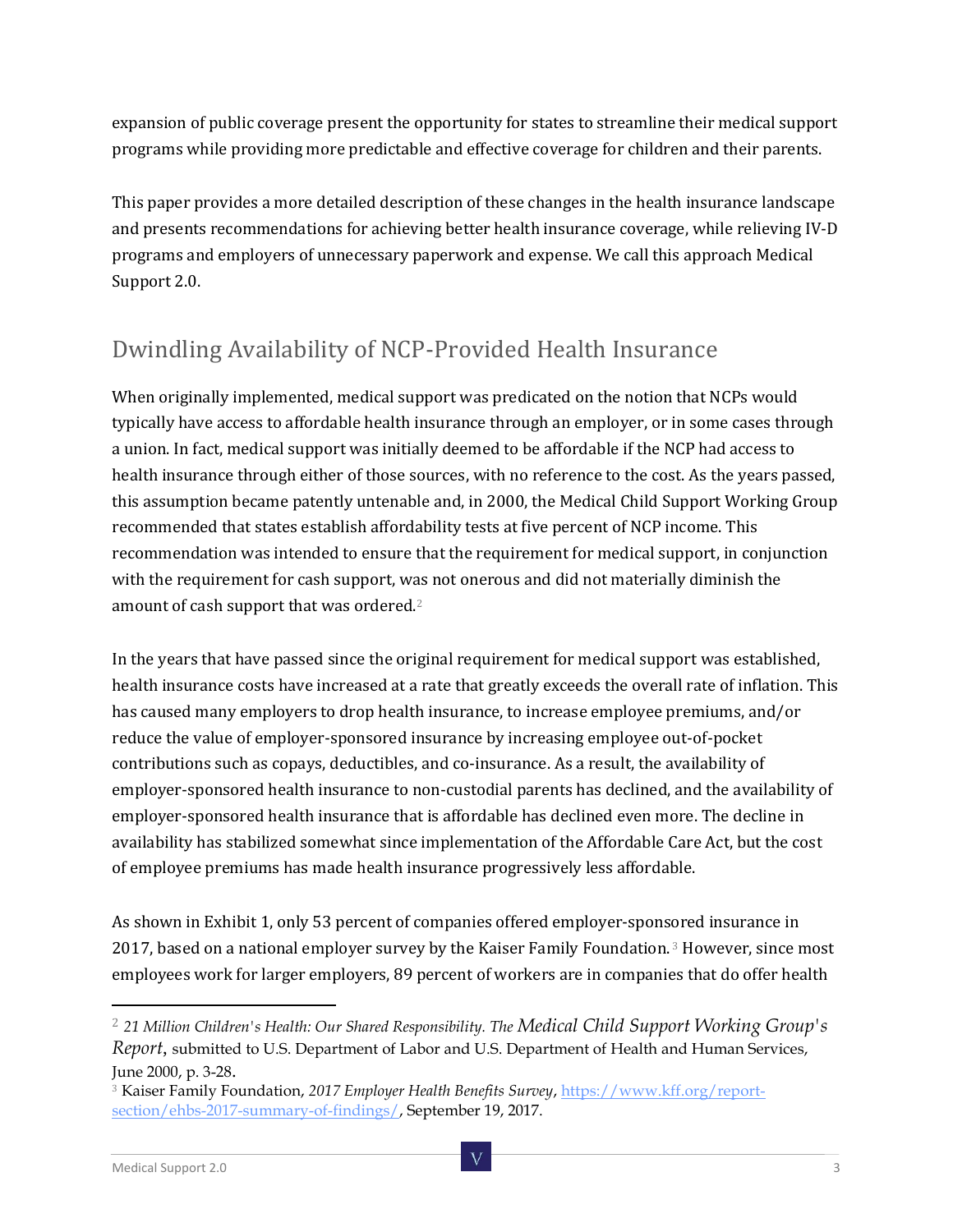insurance. This suggests that availability of health insurance is much more widespread than implied by the statistic that only slightly more than half of employers actually offer health insurance.



**Exhibit 1 Availability of Employer-Sponsored Insurance is Widespread (2017)**

Unfortunately, the widespread availability significantly over-states how many employees obtain health insurance. As shown in Exhibit 2, below, only 55 percent of workers actually enroll. For 11 percent of employees, health insurance is not available, while an additional 19 percent are not eligible even though their employer offers it (probably due to waiting periods and part-time status). Another 15 percent decline coverage, most likely because of cost but in some cases because it may be available from another source (such as a spouse). 4

<sup>4</sup> Kaiser Family Foundation, *2017 Employer Health Benefits Survey*.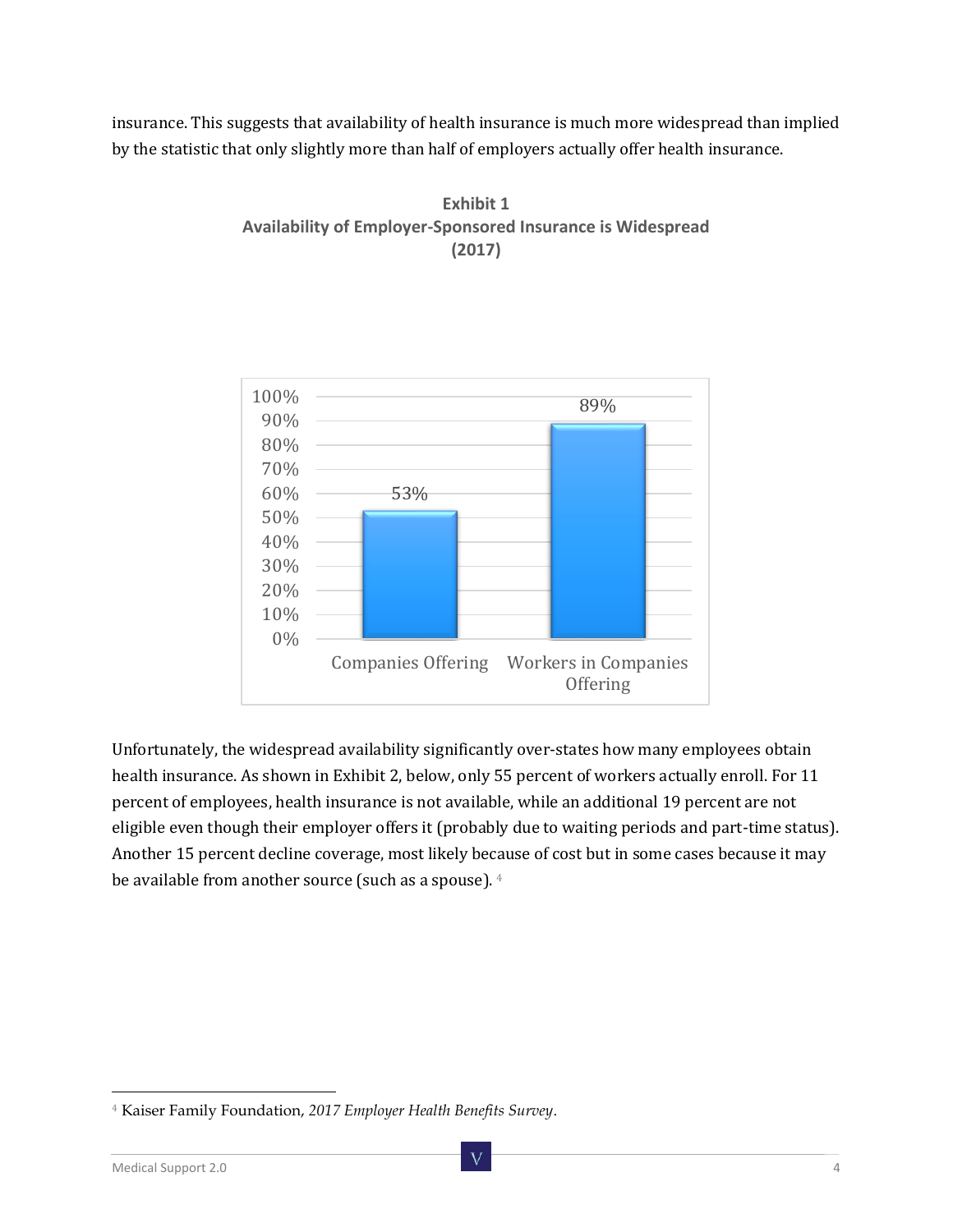

However, even if coverage is available, paying for family premiums has become unaffordable for most NCPs. Most states have established quantitative tests for affordability of health insurance. Applying these affordability tests to median worker pay and comparing the amount available to pay for health insurance with average family premiums shows all too clearly why current employer policies are out of reach for most NCPs.

The federal Office of Child Support Enforcement (OCSE) website shows affordability tests for 32 states plus D.C. Of these:

- Five percent of net or gross income is the affordability test for 22 states plus D.C. This test follows the recommendation of the Medical Child Support Advisory Working Group.
- Eight percent of income is the affordability test for one state. This is similar to the affordability tests used in the ACA.
- Ten percent of income is the affordability test for three states.
- Other income levels are used for affordability tests in six states.

No information is presented for the remaining eighteen states. <sup>5</sup>

 $\overline{a}$  $\overline{5}$ 

[https://ocsp.acf.hhs.gov/irg/irgpdf.pdf?geoType=OGP&groupCode=EMP&addrType=NMS&](https://ocsp.acf.hhs.gov/irg/irgpdf.pdf?geoType=OGP&groupCode=EMP&addrType=NMS&addrClassType=EMP) [addrClassType=EMP](https://ocsp.acf.hhs.gov/irg/irgpdf.pdf?geoType=OGP&groupCode=EMP&addrType=NMS&addrClassType=EMP)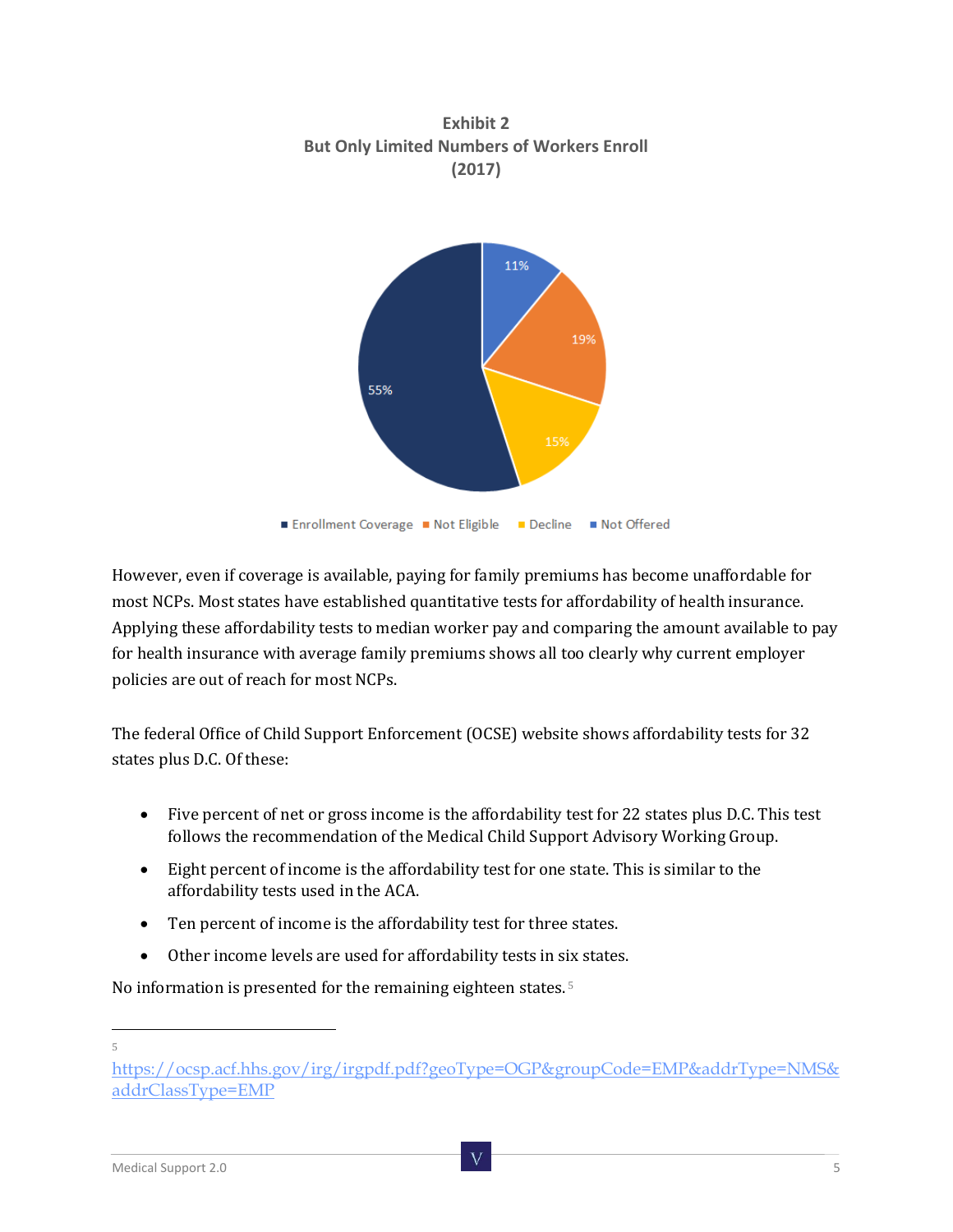Exhibit 3, below, compares average family health insurance premiums with affordability tests applied to national median earnings. This comparison demonstrates how the average family health insurance premiums greatly exceed the ability to pay by workers with median earning levels.

As shown in the left-hand bar of Exhibit 3, the median earnings for all workers in the U.S. was \$3,701 per month in 2017.<sup>6</sup> Moreover, given the demographics of the IV-D program, we would expect that well over half of all NCPs fall below this income level, so the national median earnings figure likely exceeds the median earnings level of most NCPs. The right-hand bars compare the amounts theoretically available to the median worker under the five and eight percent affordability tests with the average employee monthly premiums for family coverage. These average premium amounts are \$485 per month.

As shown in this comparison, average employee premiums for family coverage are more than two and one-half times higher than a five percent affordability test. With an eight percent affordability test, the average family premium is still more than one and one-half times as high.





<sup>6</sup> U.S. Bureau of Labor Statistics[, https://www.bls.gov/news.release/wkyeng.t01.htm.](https://www.bls.gov/news.release/wkyeng.t01.htm) Figure cited is for fourth quarter 2017.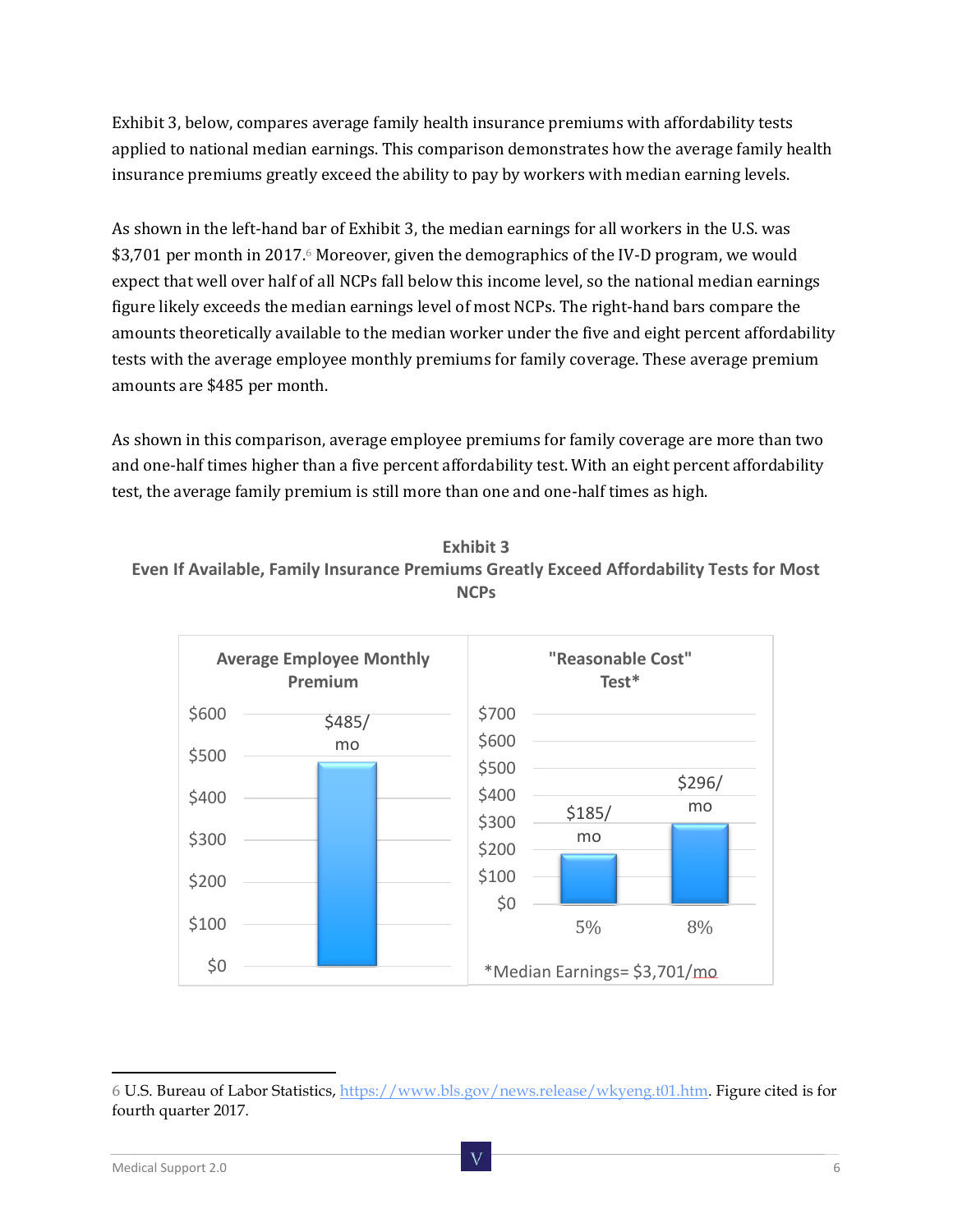The affordability test is somewhat complicated, however, by the requirement in most states that the affordability test be applied to the incremental cost of covering the child(ren), relative to single coverage for the NCP, rather than to the total cost of family coverage. The average employee premium for single coverage in 2017 was \$100 per month. As shown in Exhibit 4, subtracting that amount from the average employee premium for family coverage yields an estimated average of \$385 per month for the incremental cost of adding family coverage. For the worker with median earnings, this estimated incremental cost is still more than twice as high as the five percent affordability test and 30 percent higher than the eight percent affordability test.



**Exhibit 4 Even Incremental Family Premiums Greatly Exceed Affordability Tests**

An additional consideration is that many NCPs change jobs frequently. Even if they have access to employer-sponsored health insurance that meets the reasonable cost test, their job tenure is often too short for that health insurance to be beneficial for the child(ren). Unpublished data from the U.S. Office of Child Support Enforcement indicates that the median length of an income withholding order is only five months. This is barely enough time in most cases for an agency to send a National Medical Support Notice (NMSN), obtain a response affirming available health insurance, and have the plan administrator sign a child up for health insurance. This short job tenure is another factor limiting the potential for NCPs to provide health insurance, even in those relatively few cases where it is available and affordable.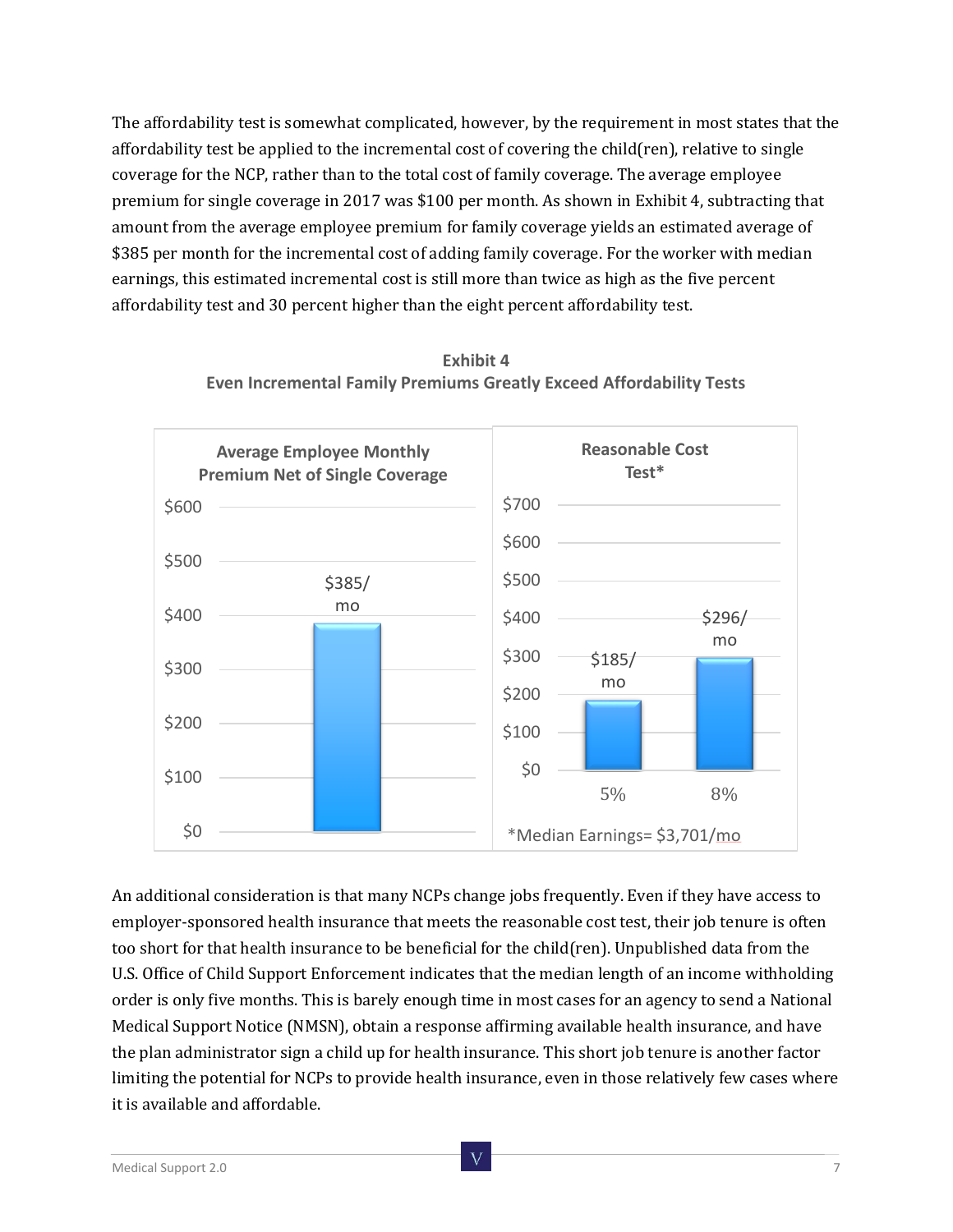The bottom line is that only a small proportion of NCPs can provide health insurance for the child(ren) that is accessible, affordable, and stable. The data discussed above show that:

- Only slightly more than half of workers actually enroll in employer-sponsored insurance
- For most employed NCPs in the IV-D program, family health insurance is likely to be unaffordable even if available, and
- Even if family health insurance is available and affordable, the short job tenures of most NCPs further constrain the accessibility of the coverage, and certainly limit the stability of coverage that is needed to provide a meaningful benefit to the child(ren)

Unfortunately, there are no published national data on what proportion of NCPs in the IV-D program actually provide health insurance for the child(ren). Based on pieces of information from selected states, we believe that this proportion is only 10-15 percent, and probably closer to the lower figure. Further research would be useful on this point, but it is clear that children can no longer rely on NCPs to provide accessible, affordable, and stable health insurance through their employer or union except in a small fraction of cases.<sup>7</sup>

## Expanded Availability of Public Coverage for Children (and Their Parents)

Although employer-sponsored health care has become less available and more expensive, government-sponsored health care has expanded – for both children and adults. Even before implementation of the Affordable Care Act (ACA), there was significant government-sponsored health insurance available for kids (and pregnant women). Medicaid has provided coverage at the lowest income levels, and State Children's Health Insurance (CHIP) programs have provided coverage for kids (and sometimes pregnant women) up to 175 – 400 percent of the federal poverty level (FPL), depending on the state. The ACA standardized Medicaid eligibility for children at 138 percent FPL. It also added a layer of coverage on top of CHIP, namely health insurance premium subsidies, that extend up to 400 percent FPL (See Exhibit 6, below, for various multiples of the 2018 Federal Poverty Level.)

The ACA has created a tiered structure for public health insurance for children. The three programs for child coverage are Medicaid, CHIP, and ACA premium subsidies.

<sup>7</sup> Because the proportion of NCPs that actually provide health insurance for children is an important outcome of the child support program, we recommend that OCSE and states consider collecting this information.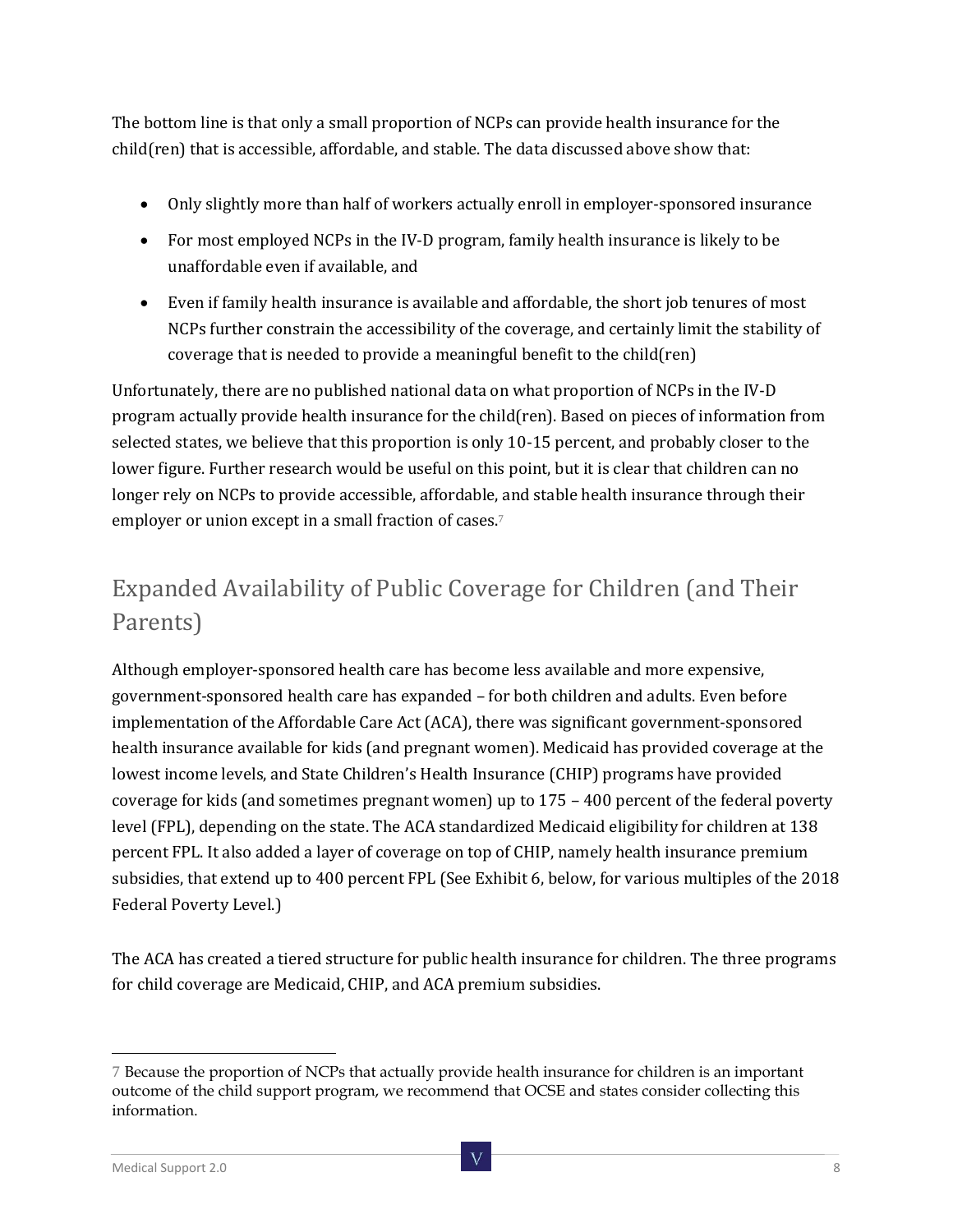- *Medicaid* Medicaid has no premiums and comprehensive coverage, although wait times for treatment can be long because of limited participation by providers in some states. Under the ACA, Medicaid coverage for children is available up to 138 percent of FPL, or higher if the Medicaid program is integrated with CHIP.
- *CHIP* CHIP is a major source of health insurance for children, especially for working poor and working households. State CHIP programs typically have nominal premiums and fairly comprehensive coverage. Income limits vary substantially. In some states the limits are as low as 175 percent of FPL, whereas in other states they reach as high as 400 percent of FPL.
- *ACA premium subsidies* these consist of Advance Premium Tax Credits (APTC) that provide monthly or annual tax credits that reduce the cost of health insurance for families with incomes up to 400 percent FPL. They also consist of a little-known program called Cost Sharing Reductions (CSRs) that subsidize out-of-pocket health insurance costs (copayments, co-insurance, and deductibles) for households buying Silver Plans on the ACA Marketplace. CSRs are available from 100 – 250 percent FPL so do not apply to most children's coverage since CHIP programs typically cover up to 250 percent FPL or higher. While a Silver Plan covers an estimated 70 percent of health care costs, cost-sharing subsidies together with the Silver Plan cover up to an estimated 94 percent of health care costs.

The ACA implements a tiered structure for public health insurance for children. Thus, if a child is eligible for Medicaid, it is not eligible for CHIP. If it is eligible for CHIP, it is not eligible for ACA cost sharing or premium subsidies.

An example of how these programs are implemented in a state is depicted in Exhibit 5. This shows the structure of publicly available health insurance for Tennessee, which is a typical state without Medicaid expansion. As shown in the Exhibit, Tennessee provides Medicaid coverage for children up to 195 percent FPL for babies, 142 percent FPL for pre-school children, and 138 percent FPL for school-aged children. It provides CHIP up to 250 percent FPL. From 250 to 400 percent FPL, families are eligible for ACA subsidies (APTC only).

The absence of Medicaid expansion does not affect coverage available for children. Rather it limits the coverage available to adults. Thus, in Tennessee, caretaker parents are eligible for Medicaid only up to 105 percent FPL and adults without dependent children are not eligible for Medicaid. If Tennessee were a Medicaid expansion State, caretaker parents and adults without dependent children would be eligible for Medicaid up to 138 percent of FPL.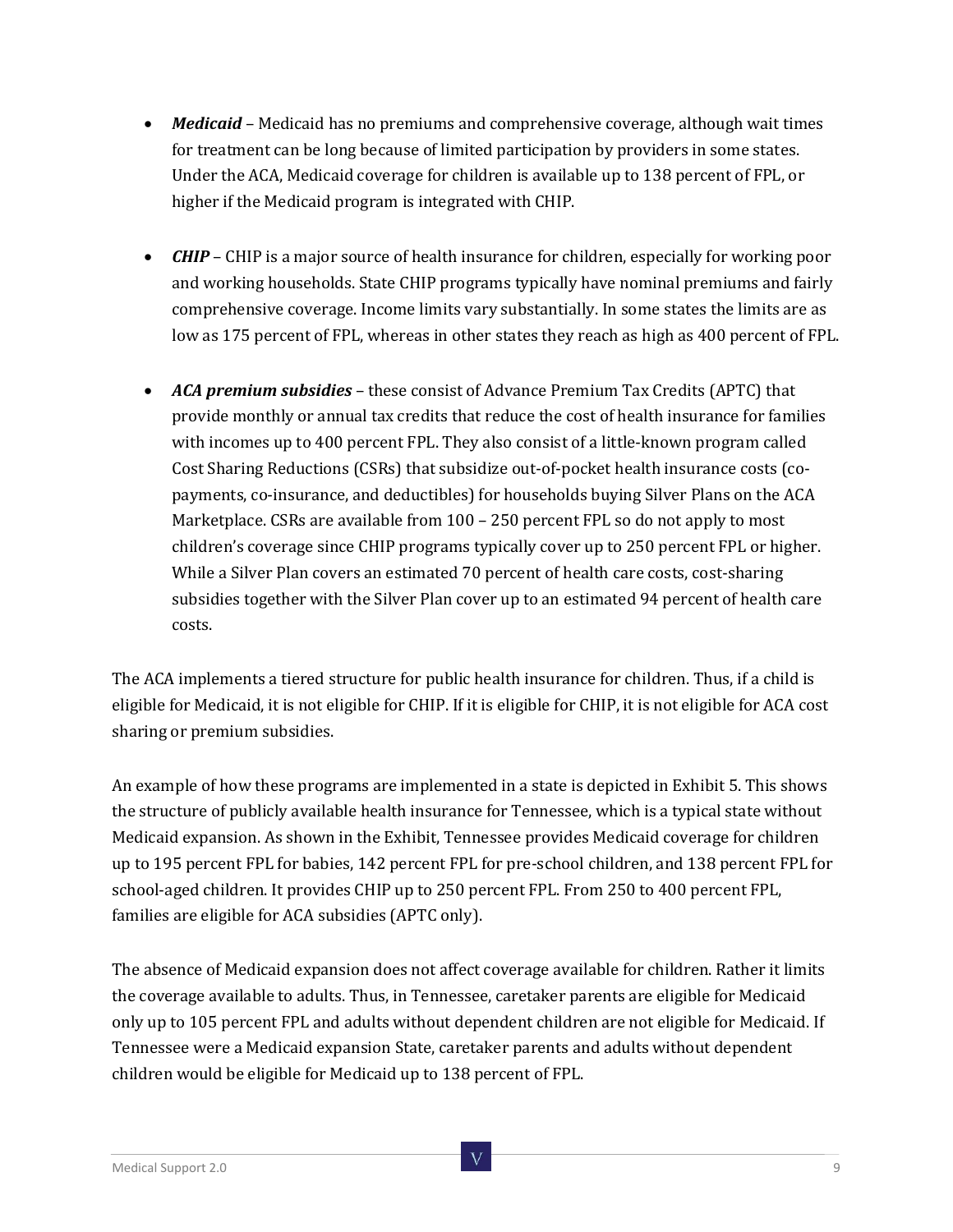**Exhibit 5 Health Care Coverage by FPL Non-Medicaid Expansion State (Example: Tennessee)**



For reference, Exhibit 6 shows the 2018 Federal Poverty Level by family size, and also shows increments of the Federal Poverty Level that correspond to key eligibility thresholds. For example, FPL for one person is \$12,140 and FPL for three persons, such as a single parent and two children, is \$20,780. In Tennessee, as one example, CHIP eligibility for a single parent with two children extends up to \$51,950 (250 percent FPL). ACA premium subsidies extend up to \$83,120 (400 percent FPL) although premium contributions would be 9.5 percent of income at that level, or \$658 per month.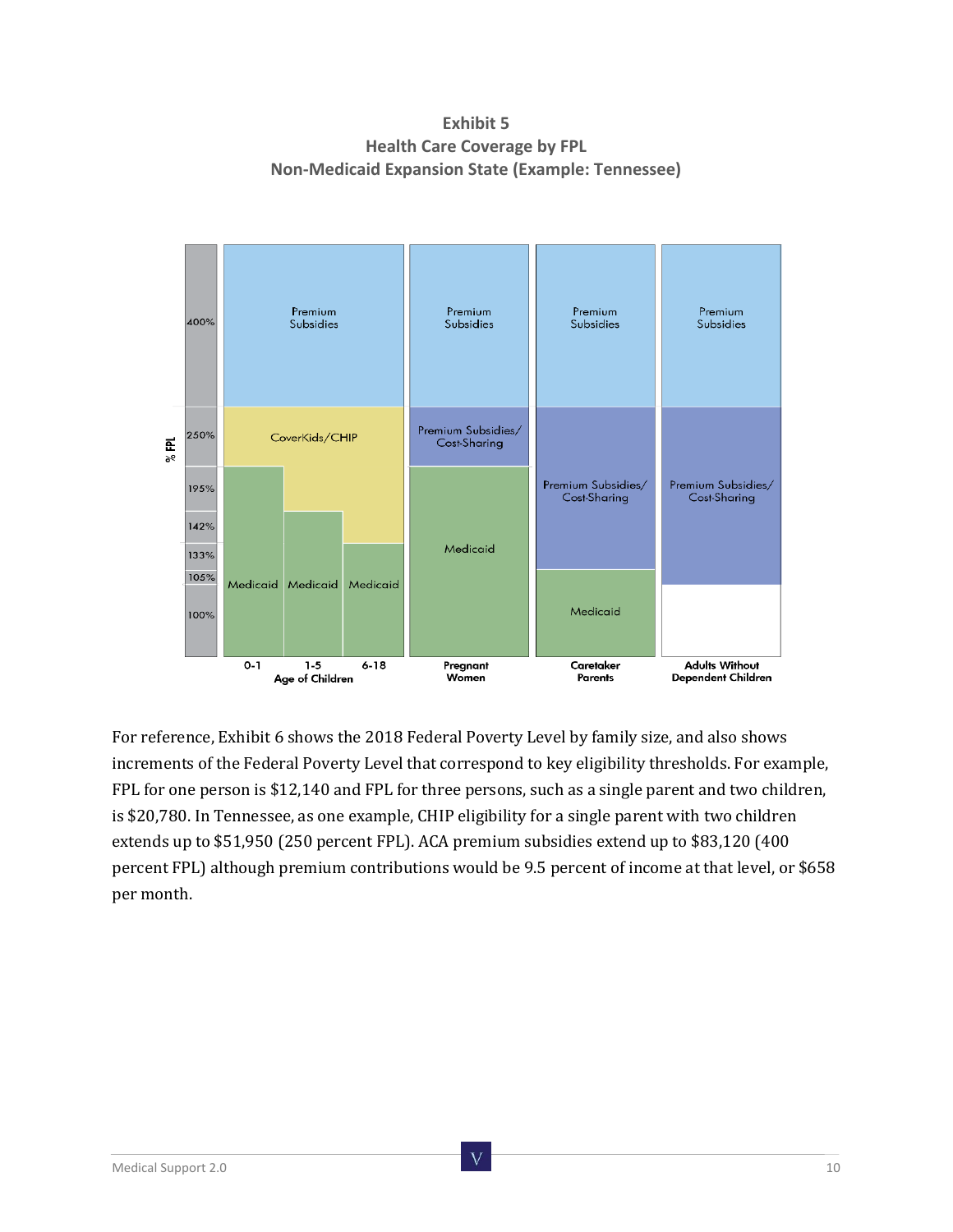| <b>Household</b><br><b>Size</b> | 100%     | 138%     | 200%                          | 250%     | 300%     | 400%      |
|---------------------------------|----------|----------|-------------------------------|----------|----------|-----------|
| $\mathbf{1}$                    | \$12,140 | \$16,753 | \$24,280                      | \$30,350 | \$36,420 | \$48,560  |
| $\overline{2}$                  | \$16,460 |          | $$22,715$ $$32,920$ $$41,150$ |          | \$49,380 | \$65,840  |
| 3                               | \$20,780 | \$28,676 | \$41,560                      | \$51,950 | \$62,340 | \$83,120  |
| $\overline{4}$                  | \$25,100 | \$34,638 | \$50,200                      | \$62,750 | \$75,300 | \$100,400 |
| 5                               | \$29,420 | \$40,600 | \$58,840                      | \$73,550 | \$88,260 | \$117,680 |

**Exhibit 6 Federal Poverty Level 2018\***

\*This version of the Federal Poverty Level covers the 48 contiguous states. FPL levels are higher for Alaska and Hawaii.

The CHIP program has strong bipartisan support, but it must be renewed periodically. Several times in the fall of 2017, the CHIP program was re-authorized with short month-to-month extensions. However, once cost estimates showed a positive fiscal impact for the program after elimination of the ACA mandate, it was extended for ten years. Thus, the survival of the CHIP program is no longer in doubt and it has sustained its role as a major source of health insurance coverage for children. Indeed, given the demographics of the IV-D caseload, Medicaid and CHIP are the most important sources of public coverage for children in the IV-D program.

Advance Premium Tax Credits alone are available up to 400 percent of FPL. Thus, children are eligible for subsidized health insurance coverage through the federal Marketplace or state marketplaces if they are above their state's eligibility ceiling for CHIP, but below 400 percent of FPL.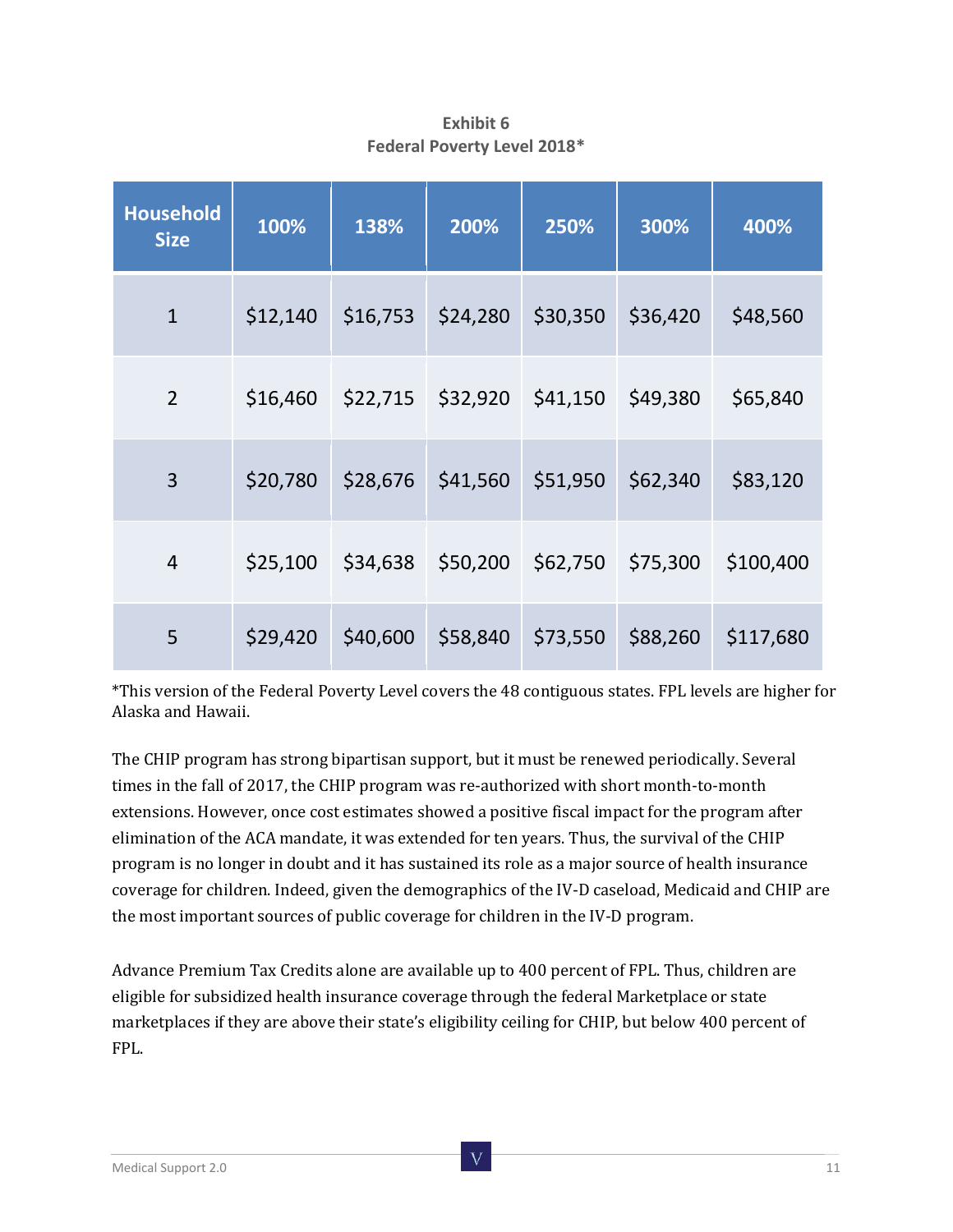For a parent to be able to enroll a child in a Marketplace plan with ACA subsidies, the parent must claim the child as a tax dependent. Since the custodial parent is the default choice to claim the child, in most cases ACA subsidized insurance for the child is not available to the NCP. The issue of which parent claims the child as a tax dependent is now addressed in some states' child support guidelines and can also be negotiated between the parents.

Especially at eligibility levels above CHIP, the ACA requires large premium contributions from the parent: at income levels of 250 percent FPL and above, ACA premiums amount to 8.05 – 9.50 percent of a parent's income. As we discuss below, these premiums can be costly. As with premiums incurred with employer-sponsored insurance, it is important that they be considered in the guidelines calculation so that the parent carrying the coverage is not unfairly burdened.

There is also a well-known provision in the ACA that restricts its availability for family coverage subsidies, even within the specified income limits. ACA subsidies are not available to a parent if employer-sponsored insurance is available at "reasonable cost". However, "reasonable cost" is defined in terms of individual coverage – i.e. employer-sponsored insurance is deemed to be reasonable in cost if single coverage for the parent only costs less than eight percent of the parent's income. In such a case, neither the parents nor the children are eligible for ACA subsidies even if the cost of family coverage greatly exceeds that amount.

In a 2011 study published a year after enactment of the ACA, the Urban Institute estimated that 91 percent of all IV-D households (those receiving child support services through federally-funded child support programs pursuant to Title IV-D of the Social Security Act) had incomes less than 400 percent of poverty, implying eligibility for government assistance with health insurance through Medicaid, CHIP, or ACA insurance subsidies. $8$  This estimate slightly overstates accessibility to public programs since other eligibility criteria must be met in addition to income, for instance the lack of access to "affordable" health insurance through an employer. However, the proportion of IV-D households with access to public coverage from one of these programs is not likely to be much lower than 90 percent.

For the first time, then, all but a fraction of IV-D children have access to high-quality, accessible, affordable, and reliable health care through government-paid or subsidized insurance. For most children, access to government-provided health insurance is not new because it comes from the long-standing Medicaid and CHIP programs. However, the ACA standardized requirements for minimum Medicaid coverage and added additional options above the upper limits of CHIP

 $\ddot{\phantom{a}}$ 

<sup>8</sup> Stacey McMorrow, et al. *Health Care Coverage and Medicaid/CHIP Eligibility for Child Support Eligible Children*, ASPE Research Brief prepared by Urban Institute, July 2011.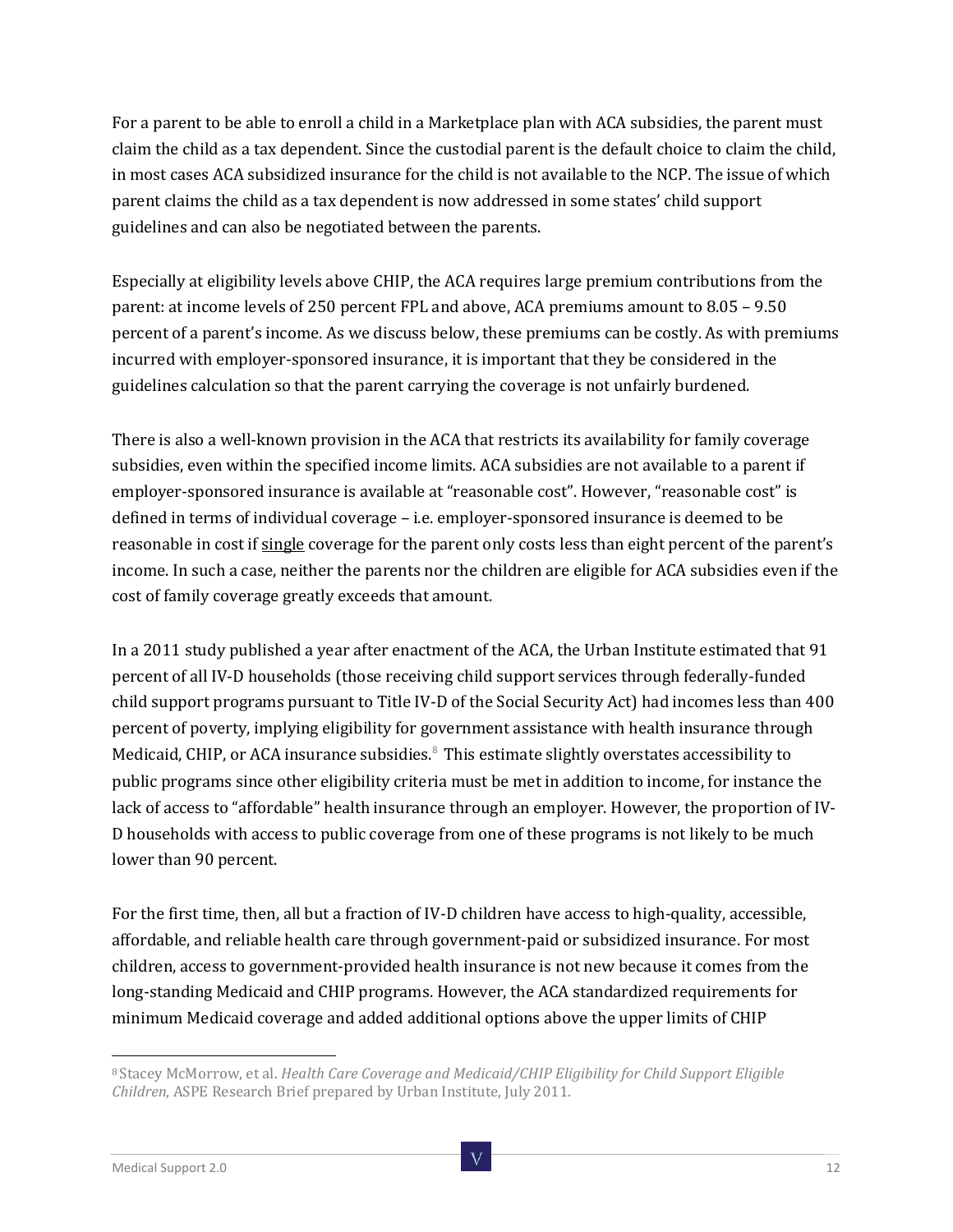eligibility. From the standpoint of the kids and their custodial parents, public coverage is often a preferable alternative to inconsistent or unavailable health coverage provided through a parent's employer or a policy bought on the open market.

Following enactment of the Affordable Care Act, the federal Office of Child Support Enforcement issued informal policy guidance indicating that government-sponsored health insurance counts as medical support under federal policy (Action Transmittal AT 10-10). This represented a significant change from prior policy that limited medical support to private sources of health insurance or cash. This guidance was formalized in the regulation entitled Flexibility, Efficiency, and Modernization in the Child Support Program ("Final Rule") issued on December 20, 2016. This rule added language to the medical support regulation as follows:

#### **45 CFR Section 303.31 Securing and enforcing medical support obligations.**

(2) Health care coverage includes fee for service, health maintenance organization, preferred provider organization, and other types of private health insurance and public health care coverage under which medical services could be provided to the dependent child(ren) [emphasis added].

This change to the rule makes it official that medical support can shift its focus to include the broad coverage available under public programs instead of being limited to private coverage that could be obtained through non-custodial or custodial parents.

#### Re-Positioning Medical Support

The dwindling opportunities for obtaining adequate health care from NCPs, in conjunction with the changes in federal rules allowing public coverage to count as medical support, create the opportunity for states to re-position their medical support programs. Such a re-positioning can include the following elements.

- 1. Pursue orders from NCPs only when an agency can document that the NCP can provide accessible, affordable, and stable health insurance for the child(ren).
- 2. In all other cases, order the CP to provide health insurance from private (if available) or public sources. In such cases, enforcement action would rarely be needed because: (i) the CP would be highly motivated to comply, (ii) the agency would not generally have information needed to directly enforce and (iii) at least to a degree, the order would be selfenforcing.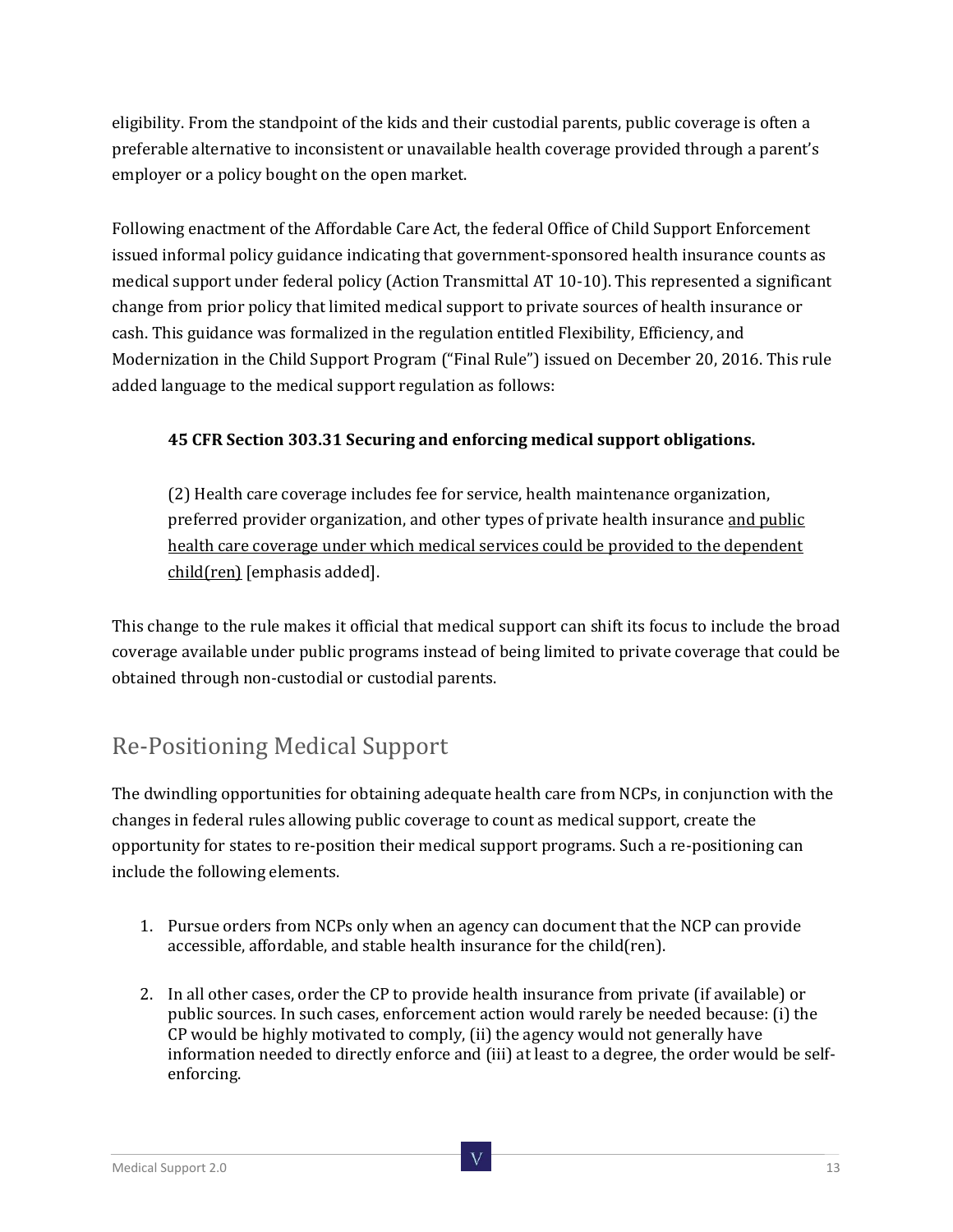- 3. Make only determinate NCP orders: i.e. specify that the NCP should obtain coverage from a specific employer, union, or other source
- 4. Modify NCP orders if there is a change in availability or affordability of health insurance coverage
- 5. Make appropriate guidelines adjustments in recognition of the responsibility of the NCP or CP to provide coverage.
- 6. Encourage both parents to get adequate coverage for themselves so they can provide and care for the children.
- 7. Limit the use of NMSNs to cases where the agency has indications that adequate coverage is likely to be available.

This re-positioning would result in significant benefits for the children, their parents, employers, and child support agencies.

- Children would get better and more stable coverage
- Parents would be referred to the best coverage options
- Employers would have a reduced burden responding to NMSNs
- Agencies would be able to streamline their medical support enforcement functions

At least a few states shifted their approach to medical support following implementation of the ACA, but only some states – most likely a small minority – made significant changes in the absence of definitive federal guidance. However, with the publication of the "Final Rule", the stabilization of CHIP, and the dust apparently settling in terms of further modifications to the ACA, states should be able to move forward with these recommended changes with reasonable confidence that such changes will not be undermined by major federal policy shifts, at least in the near future.

In considering how to re-position medical support, a basic principle is that there must be a medical support order in each case. As stated in the Social Security Act, Title IV-D: "… all child support orders enforced pursuant to this part shall include a provision for medical support for the child to be provided by either or both parents …." [42 U.S.C. Section 666 (19)(A)]. This means that if a state determines that the NCP cannot provide accessible, affordable, and stable health insurance through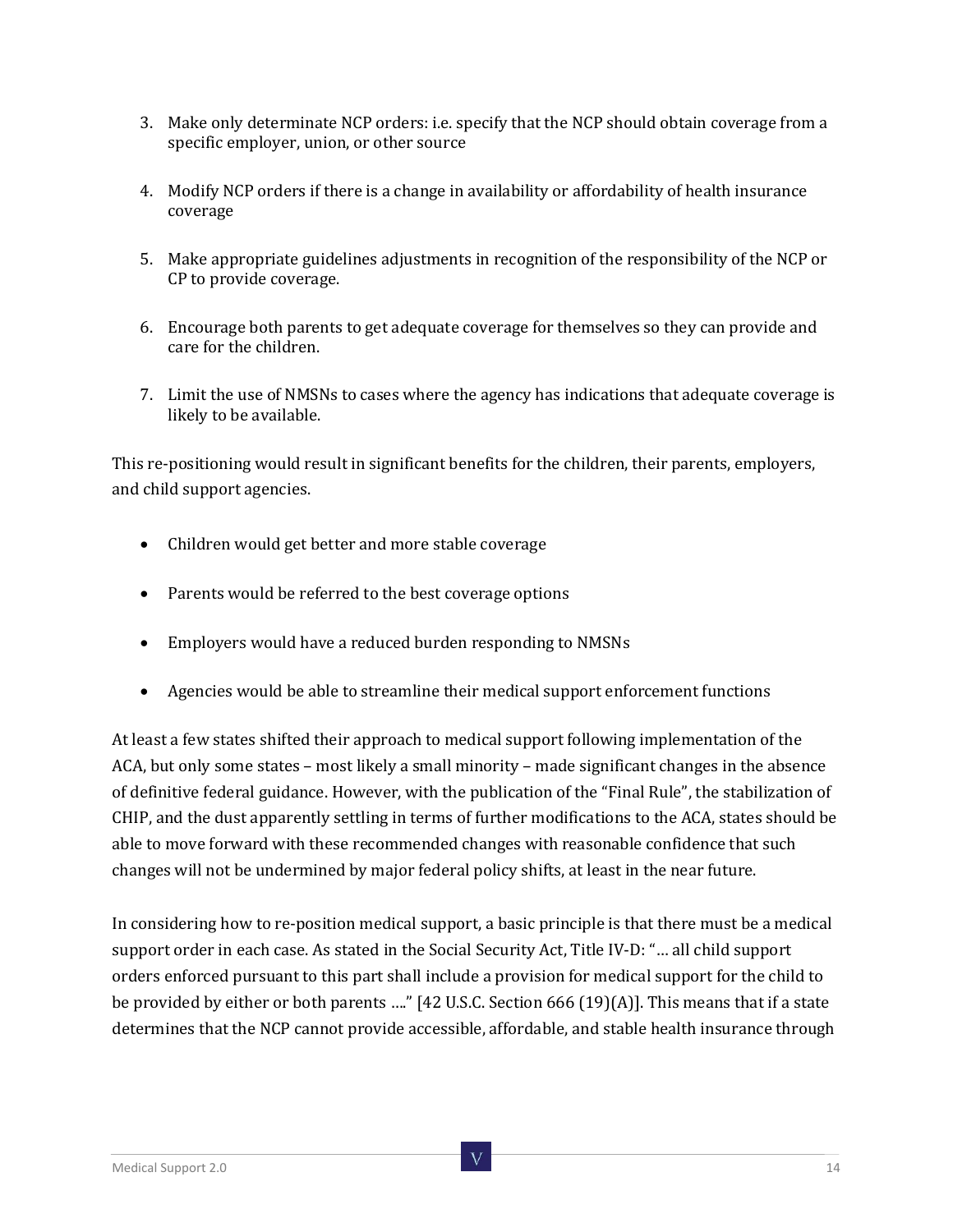an employer or other means, then a state must order the CP (or both parents) to provide it.<sup>9</sup> The CP may be able to provide health insurance through private insurance in some cases (and in a few cases through a step-parent living in the home), but most of the time will rely on public coverage through Medicaid, CHIP, or ACA subsidies.

Note that the current regulation does not require an agency to seek private insurance when public coverage is available. It only requires that medical support be established. In this paper, we suggest that first priority still be given to private coverage where it is available and stable at reasonable cost. This reflects the historic recovery mission of the program and the desirability of reducing the cost of Medicaid, CHIP, or ACA subsidies in cases where private insurance is a suitable option for the child(ren). However, under the regulation, a state does not appear to be prohibited from prioritizing the best coverage available for the child, whether that coverage is public or private.

If the CP is ordered to provide health insurance coverage, there should be no need for the agency to pursue enforcement, except in rare cases. First, child support agencies lack the critical data required to enforce such an order without developing and administering cross-matches between IV-D cases and Medicaid/CHIP/ACA marketplaces and then supplementing these results with information on private insurance coverage from the CP. Second, voluntary compliance by the CP will be high given the broad availability of health insurance from public sources. Indeed, in our experience, most CPs have already enrolled in Medicaid or CHIP before applying for IV-D services. Third, if ordered to do so the CP has a strong motivation to obtain health insurance coverage because he or she will be liable for health care costs if health insurance coverage is not obtained. This liability means that any such order is substantially self-enforcing.

Since it is likely that under this proposal the preponderance of medical support orders will be the responsibility of CPs, such a change will relieve IV-D agencies of a large proportion of their medical support enforcement responsibilities.

A shift toward CPs as the primary medical support providers makes it even more critical that CP costs for health insurance and out-of-pocket health care costs be reflected in guidelines calculations. CPs would not incur such costs with Medicaid, and CHIP has only nominal premiums. However, if accessing the ACA marketplace or private coverage, the CP would likely incur substantial expenses for premiums as well as out-of-pocket costs. By recognizing such expenditures

<sup>9</sup> While some states may order both parents to provide health insurance, our discussion focuses on ordering the CP to provide coverage when it is not available to the NCP at reasonable cost. This approach ensures that both parents (and the agency) understand which parent is responsible for providing health insurance at any given time.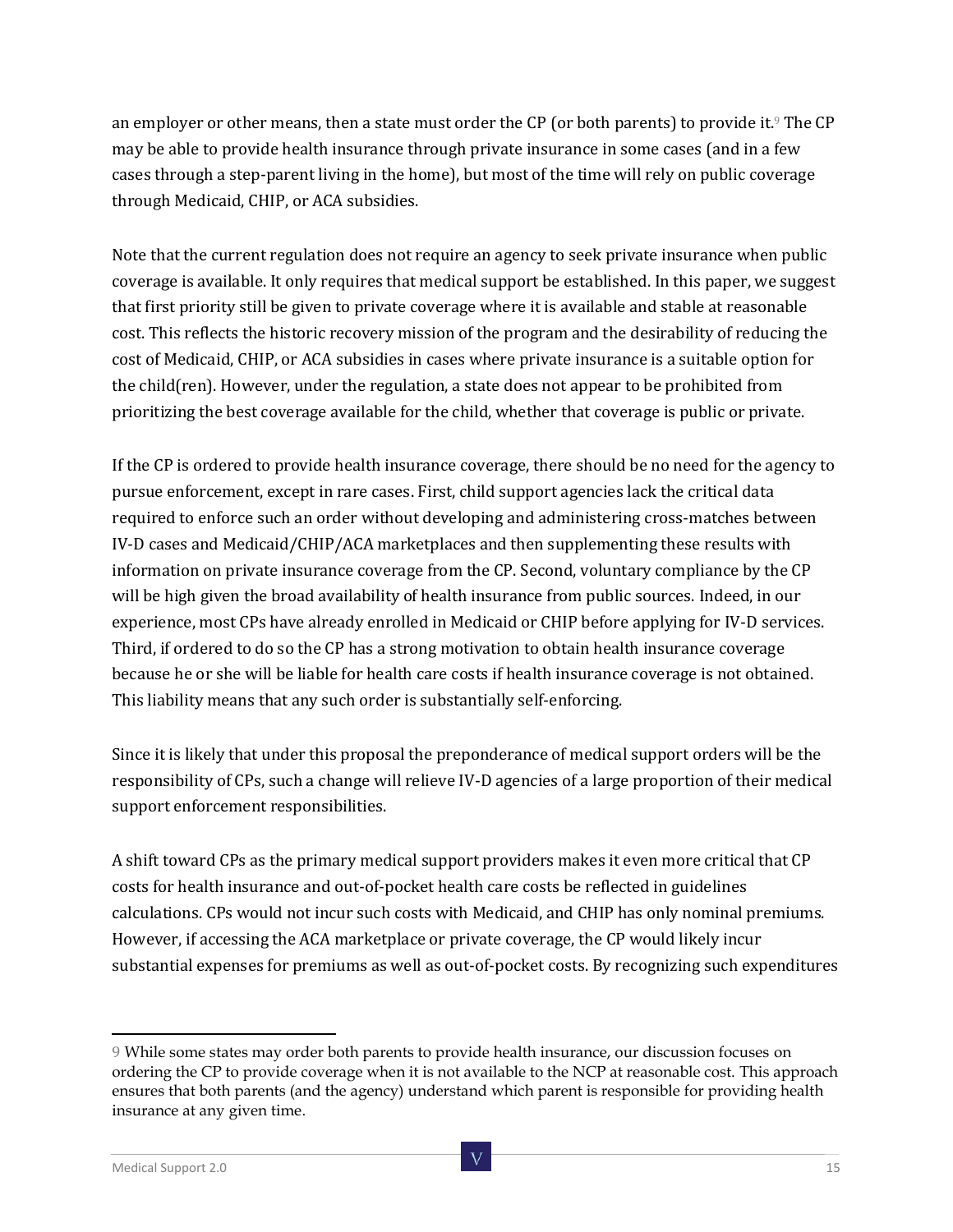under the child support guidelines, increased cash orders for the CPs would be one effect of implementing the recommendations in this paper.

One weakness of traditional medical support has been the widespread use of indeterminate orders. The most common form of a medical support order is to direct a parent to provide coverage "… if it is available at reasonable cost." The form of this order does not specify whether a parent should actually provide coverage. It just provides a basis for ordering an employer to sign the child(ren) up for coverage if it is available and its cost does not exceed the State standard for reasonable cost, based on receipt of a completed NMSN.

In the absence of definitive evidence from an employer or directly from the NCP, neither the agency nor the CP knows whether the NCP is required to provide health insurance at any given time. Contrast this with the determinate order for cash support in which the NCP is required to pay a specified amount for child support and compliance with that order is tracked monthly through a State Disbursement Unit. At any given time, compliance with the order (or lack thereof) is readily apparent and an enforcement remedy can be applied as appropriate.

Changing to determinate orders for NCP-provided medical support would specify that an NCP provide health insurance based on evidence that it is available from a specific employer or union, most likely the military, government, or a large employer with a generous benefits package. Compliance with such an order could be readily tracked by the CP. If compliance lapsed, the agency could initiate enforcement action or, in the case of a change in employers and loss of access to suitable health insurance, initiate a modification. Compliance with determinate orders would likely be higher than for indeterminate orders because the NCP would have a clearer understanding of his or her responsibilities. Determinate orders would be more satisfactory for the CPs because they would also create a clearer picture of the NCPs' obligations. They would be more satisfying for the judiciary and the agency because they would remove the ambiguity that accompanies indeterminate orders.

Determinate orders may not be required for CPs since the agency will need to enforce those orders only rarely, if at all. They can be left more open, but with the understanding that the CPs would be responsible for obtaining health insurance and maintaining it as circumstances change. Thus, to meet federal requirements that there be a medical support order in every case, the CP could be ordered to obtain health insurance from private or public sources.

For cases in which CPs are ordered to provide medical support, there would be no need for a state to issue NMSNs. The agency would not be proactively enforcing the order against the CP. In addition, since states do not track employment of CPs there would be no information available to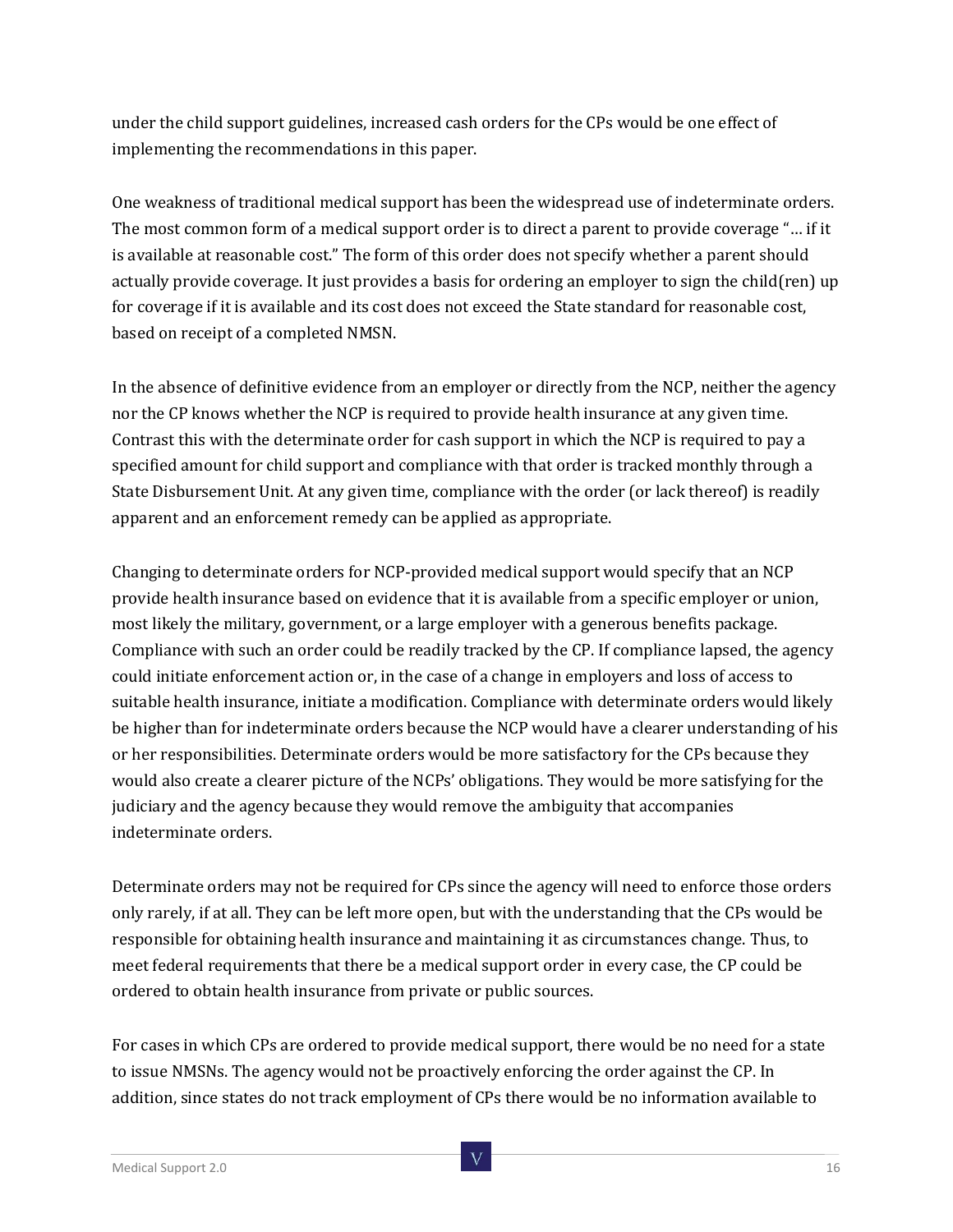issue a NMSN. Federal regulations require states to issue NMSNs to enforce medical support "…where appropriate…" [45 CFR Section 303.32 (a)]. Given that states would need to issue NMSNs only in cases where NCPs have been ordered to provide health insurance, states could drastically reduce the volume of NMSNs that they issue.

Limiting issuance of NMSNs to cases in which NCPs have been ordered to provide health insurance poses a risk of missing some NCPs that find jobs with accessible and affordable health insurance for dependents even though their earlier employment did not provide that option. However, this risk needs to be weighed against the employer effort and agency expense that would be saved by no longer issuing the vast majority of NMSNs. Limiting NMSNs to NCPs that have access to affordable insurance would greatly reduce employer burden, which would be a desirable result, as well as reducing costs for the agency. The NMSN Parts A and B is ten pages long. The reduction in employer time would be great and the savings in agency printing and mailing costs would be considerable.

### Cash Medical Can Still Be An Option

This approach does not preclude pursuit of cash medical by a state. Cash medical is defined as: "…an amount ordered to be paid toward the cost of health insurance provided by a public entity or by another parent through employment or otherwise, or for other medical costs not covered by insurance."  $[45 \text{ CFR } 303.31 \text{ (a)}(1)]$ . The regulations require that states pursue cash medical support in the absence of available health care coverage from one of the parents. Under the approach recommended in this paper, either the NCP or CP will be ordered to provide medical support in all cases, so the mandate to pursue cash medical support will not apply.

In the regulations, cash medical support is defined either as an amount to be paid toward the cost of public health insurance or toward the other parent. In most cases, cash medical support paid to another parent is covered by the guidelines calculation, so this discussion will focus on use of cash medical to recover costs of public insurance.

If an NCP does not have access to accessible, affordable, and stable family insurance from an employer or other source, a state would order the CP to provide coverage. If the source of the coverage is Medicaid or CHIP, the NCP could be ordered to pay cash reimbursement to the state for part or all of the cost of that coverage. This would have the benefit of reducing the cost of those public programs.

The use of cash medical support does raise issues of fairness, collectability, and cost-effectiveness. Some may question a policy that collects funds from generally low-income obligors to reimburse Medicaid, for example, which is aimed at reducing the burden of health care costs for other low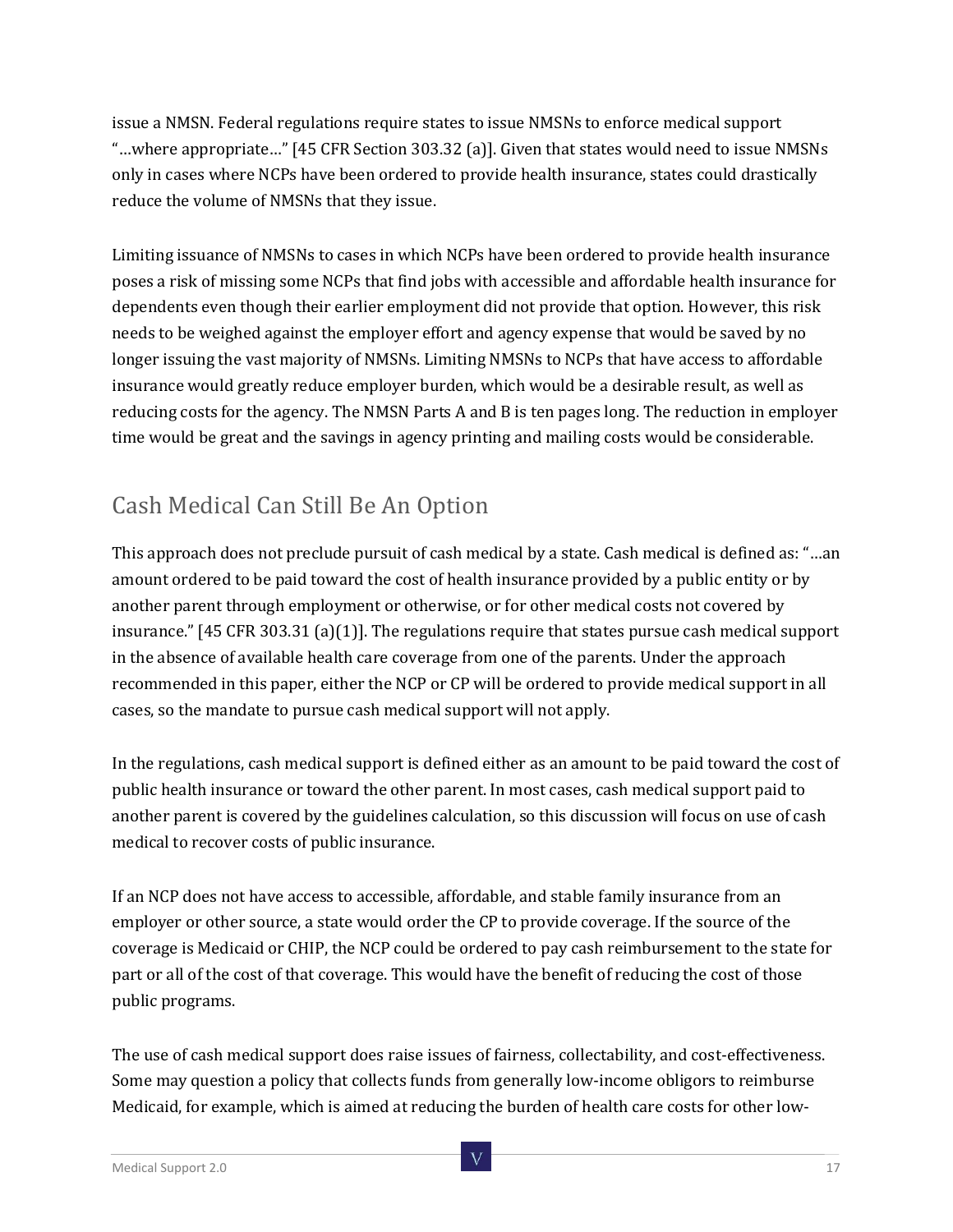income recipients. Since cash support is not always collectible, cash medical ranks behind current support in priority so would have a lower collection rate than the base child support amount. Finally, collecting cash medical may be marginally cost-effective given the limited amounts involved and the effort entailed in setting and enforcing the orders, as well as accounting for the collections.

On the other hand, cash medical support orders ensure that NCPs make some contribution toward the publicly-borne cost of health insurance for the children. The contribution is usually low enough that it does not represent a particularly large burden. In a few states that proactively pursue cash medical support in this manner, collections are substantial and help offset the cost of Medicaid for children.

Given how little evidence there is on these issues, the decision to collect cash medical support as reimbursement for public programs is an appropriate policy issue for states. The point is that cash medical can be administered in conjunction with the other recommendations made in this paper. It could simply be an add-on to the basic child support order. The NCP would be ordered to provide cash medical support and the CP would be ordered to provide health insurance from a private or public source.

### Broader Public Coverage Can Help Parents Too

While the primary focus of medical support enforcement is properly on the children, the children also benefit when their parents have access to affordable and adequate health insurance. Many human services agencies have adopted a two generation (2Gen) approach to their services, which suggests that child support should focus on the needs of the parents, as well as the children.

Under this philosophy, some agencies may wish to train their staff on referral options for health insurance for CPs since CPs need to be healthy so that they can care and provide for their children. If the child is on Medicaid, then many times the CP is signed up too. At higher income levels, CPs may be eligible for CHIP if they are pregnant. Otherwise ACA subsidies constitute the most important public option.

NCPs in particular often have difficulty getting good coverage because they are generally not eligible for Medicaid in non-expansion states. In addition, a diminishing number of employers provide affordable health insurance, especially for lower paying jobs. Yet such coverage can be instrumental in enabling NCPs to remain healthy enough to get and keep a job.

The Medicaid expansion provisions are targeted directly at adults since states already cover children. Thus, in the 32 states (plus D.C.) opting for Medicaid expansion so far, single adults as well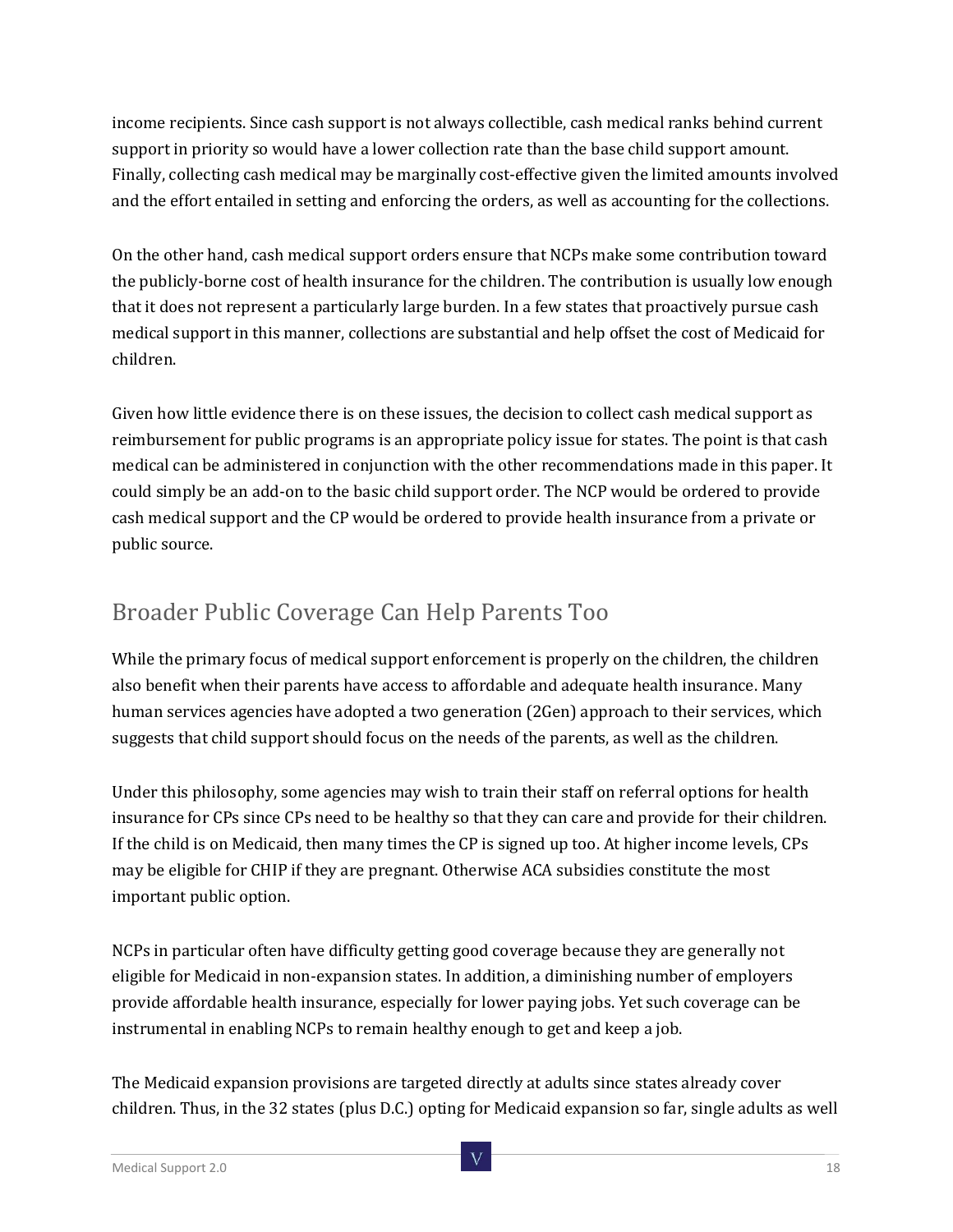as caretaker parents, and couples without children are eligible for Medicaid at incomes up to 138 percent of the federal poverty level: \$16,753 per year for a single adult in 2018. Above this income level, single adults can qualify for ACA premium subsidies through their state's marketplace up to 400 percent of the federal poverty level: \$48,560 per year in 2018.

It might seem that low-income single adults are out of luck in states not opting for Medicaid expansion, but this is not entirely true. Eligibility for ACA premium subsidies extends down to 100 percent of poverty level, and low-income single adults above that threshold can qualify for substantial benefits.

A single adult working 40 hours per week at the federal minimum wage is at 131 percent FPL. Remarkably, a single adult at that earnings level is eligible for a health insurance plan through an ACA marketplace that will cover 94 percent of his/her health care expenses for \$25 per month. The APTC limits premium costs at less than 150 percent of poverty to 2 percent of income (\$25 per month at federal minimum wage) and the "cost-sharing program" provides help with co-pays and deductibles such that the modest premium covers almost all costs. Although \$25 per month is not a trivial amount for a minimum-wage earner, it should be manageable and provides almost total coverage. Exhibit 7 demonstrates this calculation.

|                                     |                                                      | Exhibit 7 |  |  |  |
|-------------------------------------|------------------------------------------------------|-----------|--|--|--|
|                                     | <b>NCP Eligibility for ACA Health Insurance Plan</b> |           |  |  |  |
| <b>Non-Medicaid Expansion State</b> |                                                      |           |  |  |  |

|                                                                                                                                          | Health Care Assistance: Single Adult Federal Minimum Wage (40 hours/week)<br>Note: not eligible for Medicaid; assistance comes from APTC* and cost-sharing** |  |  |  |
|------------------------------------------------------------------------------------------------------------------------------------------|--------------------------------------------------------------------------------------------------------------------------------------------------------------|--|--|--|
| Example:                                                                                                                                 | \$15,080/year (\$7.25/hour full-time)<br>\$1,257 per month (131% FPL)                                                                                        |  |  |  |
| APTC* eligibility: Premium \$302/year @ 2% of income = \$25/month<br>CSR** eligibility: Covers estimated 94 percent of health care costs |                                                                                                                                                              |  |  |  |
| *Advance premium tax credits                                                                                                             | **Cost sharing reduction                                                                                                                                     |  |  |  |

Child support agencies have taken a more proactive approach with NCPs in recent years, helping them find employment and eliminate other barriers that prevent them from supporting their children. Educating NCPs on new health insurance options represents an extension of this approach. Many NCPs have unaddressed health care issues which can hamper their ability to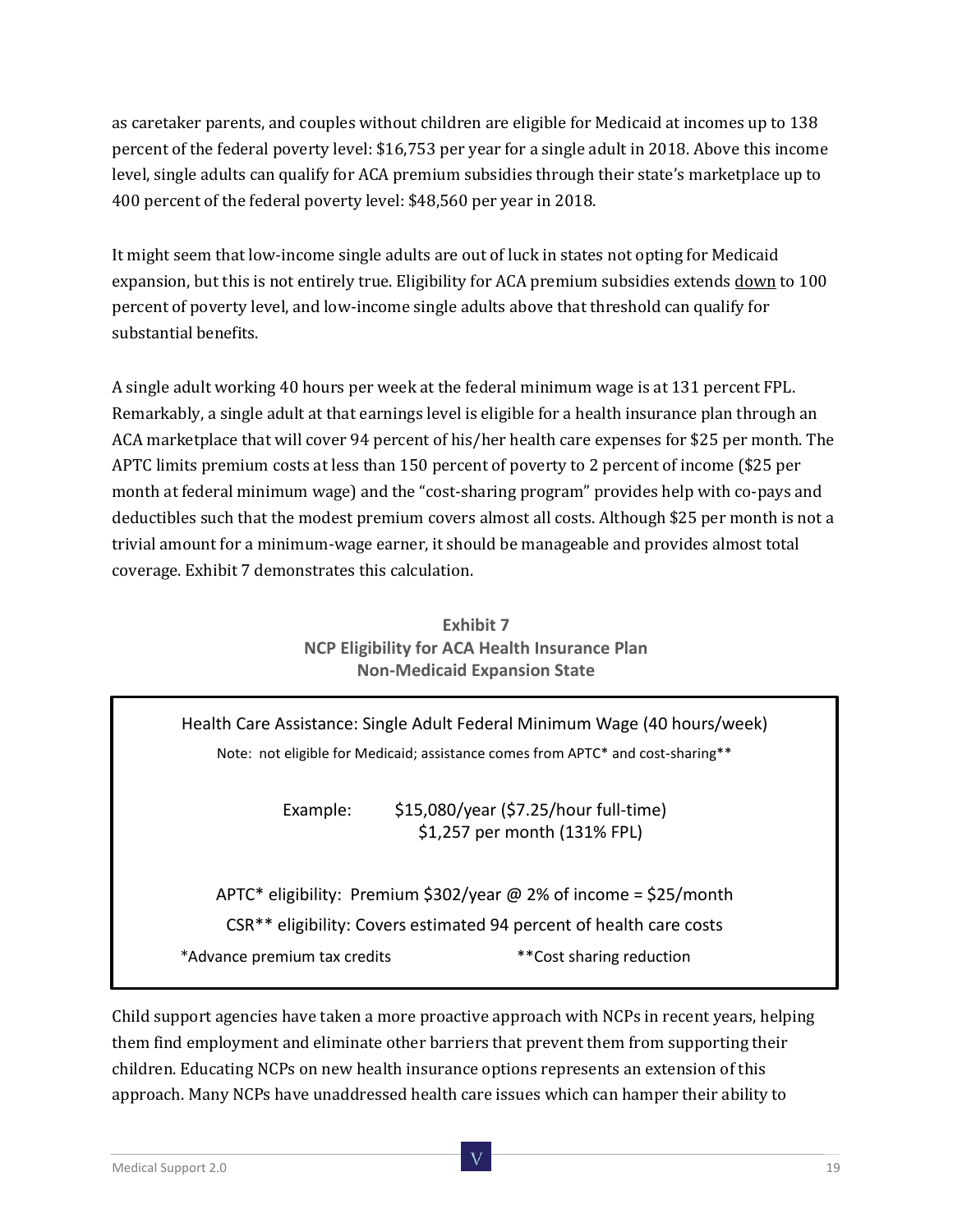generate income to meet their own needs, let alone those of their children. By referring them to affordable and comprehensive health insurance, child support agencies can change lives while furthering their mission to help children. A suitable mantra can be: Get healthy. Get a job. Pay child support.

### Conclusion: Re-Positioning Medical Support Emphasizes Realistic Coverage, Reduces Employer Burden, and Streamlines the IV-D Program

The dwindling availability to NCPs of employer-sponsored (or union-sponsored) insurance, along with the diminishing affordability of coverage that is available, leaves only a small proportion of NCPs with the capability of providing accessible, affordable, and stable health insurance for dependents. These circumstances render most traditional medical support orders ineffective since they traditionally require NCPs to provide health insurance "… if available at reasonable cost.…" By permitting states to count public coverage as child support, the "Final Rule" enables states to chart a new course with medical support that emphasizes realistic requirements for medical support and the best coverage for children regardless of source.

This new course would emphasize determinate orders that clarify responsibilities of the parents and thereby improve accountability in providing health insurance coverage for children. The new course would have the following elements.

- Assess whether the NCP can provide accessible, affordable, and stable coverage from an employer, union, or other source. <sup>10</sup> If so, issue a determinate medical support order for the NCP to obtain coverage from that employer or union, or for the NCP to obtain coverage from another source in the event of a job change. The NCP order should be followed by issuance of a NMSN to the specified employer or union which would be ordered to provide such coverage. Our rough estimate is that approximately 10 percent of NCPs will be able to provide such coverage.
- If the NCP is not able to provide accessible, affordable, and stable coverage from an employer or some other entity, the CP should be ordered to provide coverage from a private or public source. This complies with a federal statutory requirement that there be a health insurance order in every case. In most cases, this means that coverage will come from Medicaid or CHIP. Less frequently the CP may have employer coverage, family coverage

<sup>10</sup> Occasionally the NCP will be able to provide accessible, affordable, and stable coverage from an openmarket individual policy or from the ACA Marketplace if the NCP has claimed the child as a tax exemption, but we expect that these would be relatively rare situations.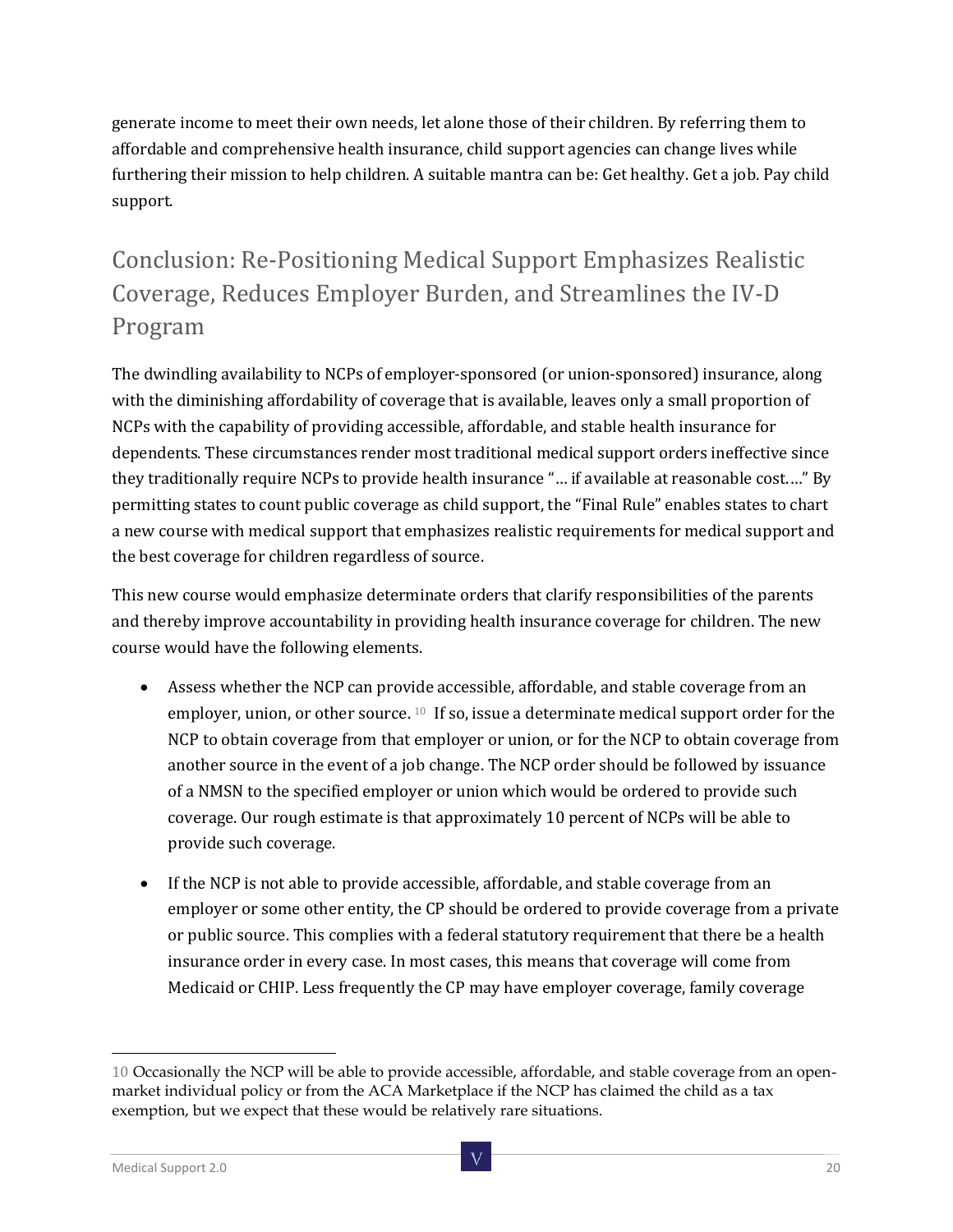through a spouse, or coverage from the ACA marketplace or an individual policy purchased on the open market.

- The guidelines calculation should reflect the contributions of each parent toward the health insurance obligation, as well as any resulting out-of-pocket costs. In many cases, this will be expected to increase cash support for CPs.
- If the NCP is ordered to provide coverage through an employer or union and subsequently becomes unable to provide affordable coverage, then the order should be modified in accordance with the new circumstances.
- If the CP is ordered to provide health insurance, medical support enforcement can stop. Voluntary compliance will be high, and it will not be practical for the IV-D agency to enforce such orders. Moreover, a CP medical support order will be substantially self-enforcing since failure to obtain coverage will expose the CP to responsibility for payment of any actual health care costs that are incurred.
- Cash medical support can be ordered when the child is on Medicaid, if a state deems such to be appropriate.
- The CP and NCP can be referred for adequate and affordable health care coverage to assist them in staying healthy so that they can provide for and care for their child(ren).

Implementing these elements will enable states to reduce their resources devoted to medical support and improve other core services. Limiting issuance of NMSNs will reduce the burden on employers by cutting way back on the voluminous paperwork issued by child support agencies.

Will this approach lessen the provision of medical support by NCPs? At this point, it is impossible to know for sure, but a system that creates definite obligations tied to known employers (or other sources) may very well increase compliance because the obligations will be perceived as more reasonable and they will have more clarity. Coverage for the children should be improved because the orders will be more definitive, with both parents knowing their roles. This approach will streamline responsibilities for child support agencies and improve their credibility by eliminating vague and indeterminate orders. Given the new realities of health insurance and the opportunities afforded by broader public coverage and new federal rules, states will benefit from re-assessing their processes and adopting the principles of Medical Support 2.0.